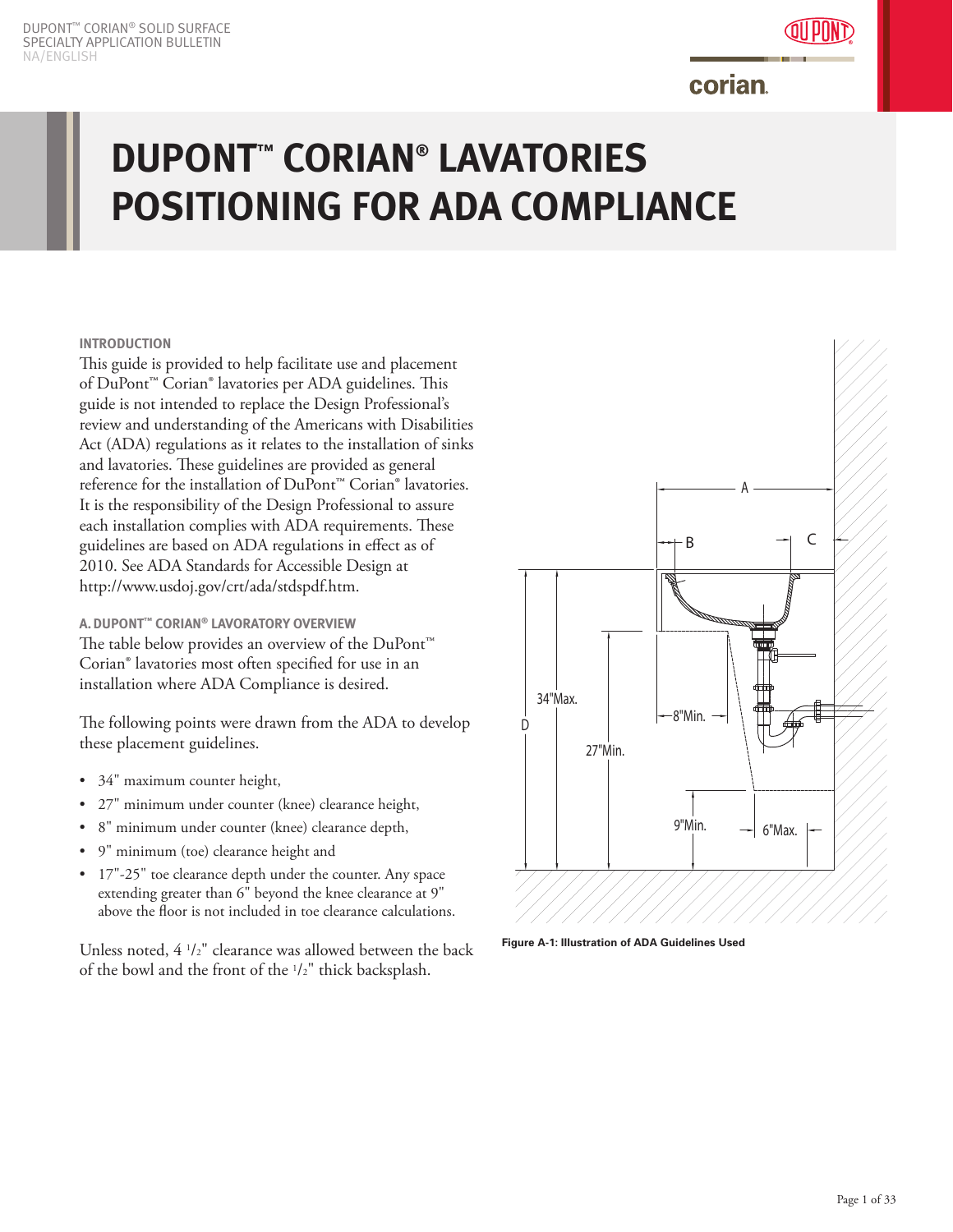#### **B. BOWL DETAILS**

#### **Table B-1: Bowl Selection And Positioning Guide Based On Counter Height**

|                      |                  |                      |                             |                                 | Range of Bowl Positioning Options (no skirt)           |                                   |                                                        | Range of Bowl Positioning Options (skirt) |                                   |
|----------------------|------------------|----------------------|-----------------------------|---------------------------------|--------------------------------------------------------|-----------------------------------|--------------------------------------------------------|-------------------------------------------|-----------------------------------|
| "D"                  | $A$ "            |                      | Overflow<br><b>Location</b> |                                 | Inches from front of counter to<br>inside edge of bowl |                                   | Inches from front of counter to<br>inside edge of bowl |                                           |                                   |
| Countertop<br>Height | Counter<br>Width | <b>Bowl</b><br>Style |                             | "B"<br>Minimum                  | "B"<br><b>Maximum</b>                                  | C<br><b>Faucet Deck</b><br>Depth* | ``B"<br>Minimum                                        | "B"<br>Maximum                            | C<br><b>Faucet Deck</b><br>Depth* |
|                      |                  |                      |                             | <b>Forward Bowl</b><br>Position | <b>Rear Bowl</b><br>Position                           |                                   | <b>Forward Bowl</b><br>Position                        | <b>Rear Bowl</b><br>Position              |                                   |
|                      |                  |                      | Front                       | 2.0                             | 5.9                                                    | 5.0                               | 5.3                                                    | 5.9                                       | 5.0                               |
|                      |                  | 810                  | Offset                      | 2.0                             | 5.9                                                    | 5.0                               | 3.4                                                    | 5.9                                       | 5.0                               |
|                      |                  |                      | Back/Side/None              | 2.0                             | 5.9                                                    | 5.0                               | 2.0                                                    | 5.9                                       | 5.0                               |
|                      |                  | 810P                 | Front                       | 2.0                             | 5.9                                                    | 5.0                               | 4.8                                                    | 5.9                                       | 5.0                               |
|                      |                  |                      | Front                       | 2.0                             | 4.6                                                    | 5.0                               | 6.0                                                    | 6.0                                       | 3.6                               |
|                      |                  | 815                  | Offset                      | 2.0                             | 4.6                                                    | 5.0                               | 5.0                                                    | 5.0                                       | 4.6                               |
|                      |                  |                      | Side/None                   | 2.0                             | 4.6                                                    | 5.0                               | 3.8                                                    | 4.6                                       | 5.0                               |
|                      |                  |                      | Front                       | 3.0                             | 8.3                                                    | 5.0                               | 5.7                                                    | 8.3                                       | 5.0                               |
|                      | 24"              | 816                  | Offset                      | 3.0                             | 8.3                                                    | 5.0                               | 4.3                                                    | 8.3                                       | 5.0                               |
|                      |                  |                      | Side/None                   | 3.0                             | 8.3                                                    | 5.0                               | 3.5                                                    | 8.3                                       | 5.0                               |
|                      |                  |                      | Front                       | 3.0                             | 8.5                                                    | 5.0                               | 6.0                                                    | 8.5                                       | 5.0                               |
|                      |                  | 820                  | Offset                      | 3.0                             | 8.5                                                    | 5.0                               | 4.4                                                    | 8.5                                       | 5.0                               |
|                      |                  |                      | Side/None                   | 3.0                             | 8.5                                                    | 5.0                               | 3.5                                                    | 8.5                                       | 5.0                               |
|                      |                  | 830                  | Front                       | 2.5                             | 5.2                                                    | 5.0                               | 7.7                                                    | 7.7                                       | 2.5                               |
|                      |                  | 831                  | Front                       | 2.0                             | 5.6                                                    | 5.0                               | 3.3                                                    | 5.6                                       | 5.0                               |
|                      |                  | 8252                 | Side/None                   | 2.0                             | 5.1                                                    | 5.0                               | 2.0                                                    | 5.1                                       | 5.0                               |
| 34"                  |                  | 8254                 | Front/None                  | 2.0                             | 6.3                                                    | 5.0                               | 3.0                                                    | 6.3                                       | 5.0                               |
|                      |                  | 810                  | Front                       | 2.0                             | 3.9                                                    | 5.0                               | 5.3                                                    | 5.3                                       | 3.6                               |
|                      |                  |                      | Offset                      | 2.0                             | 3.9                                                    | 5.0                               | 3.4                                                    | 3.9                                       | 5.0                               |
|                      |                  |                      | Back/Side/None              | 2.0                             | 3.9                                                    | 5.0                               | 2.0                                                    | 3.9                                       | 5.0                               |
|                      |                  | 810P                 | Front                       | 2.0                             | 3.9                                                    | 5.0                               | 4.8                                                    | 4.8                                       | 4.2                               |
|                      |                  |                      | Front                       | 2.0                             | 2.6                                                    | 5.0                               |                                                        |                                           |                                   |
|                      |                  | 815                  | Offset                      | 2.0                             | 2.6                                                    | 5.0                               | 5.0                                                    | 5.0                                       | 2.6                               |
|                      |                  |                      | Side/None                   | 2.0                             | 2.6                                                    | 5.0                               | 3.8                                                    | 3.8                                       | 3.8                               |
|                      |                  |                      | Front                       | 3.0                             | 6.3                                                    | 5.0                               | 5.7                                                    | 6.3                                       | 5.0                               |
|                      | 22"              | 816                  | Offset                      | 3.0                             | 6.3                                                    | 5.0                               | 4.3                                                    | 6.3                                       | 5.0                               |
|                      |                  |                      | Side/None                   | 3.0                             | 6.3                                                    | 5.0                               | 3.5                                                    | 6.3                                       | 5.0                               |
|                      |                  |                      | Front                       | 3.0                             | 6.5                                                    | 5.0                               | 6.0                                                    | 6.5                                       | 5.0                               |
|                      |                  | 820                  | Offset                      | 3.0                             | 6.5                                                    | 5.0                               | 4.4                                                    | 6.5                                       | 5.0                               |
|                      |                  |                      | Side/None                   | 3.0                             | 6.5                                                    | 5.0                               | 3.5                                                    | 6.5                                       | 5.0                               |
|                      |                  | 830                  | Front                       | 2.5                             | 3.2                                                    | 5.0                               |                                                        |                                           |                                   |
|                      |                  | 831                  | Front                       | 2.0                             | 3.6                                                    | 5.0                               | 3.3                                                    | 3.6                                       | 5.0                               |
|                      |                  | 8252                 | Side/None                   | 2.0                             | 3.1                                                    | 5.0                               | 2.0                                                    | 3.1                                       | 5.0                               |
|                      |                  | 8254                 | Front/None                  | 2.0                             | 4.3                                                    | 5.0                               | 3.0                                                    | 4.3                                       | 5.0                               |

\* Faucet deck depths of less than 5" may require offset or wall mounted faucets. Depth is to wall, a backsplash will reduce area for faucets.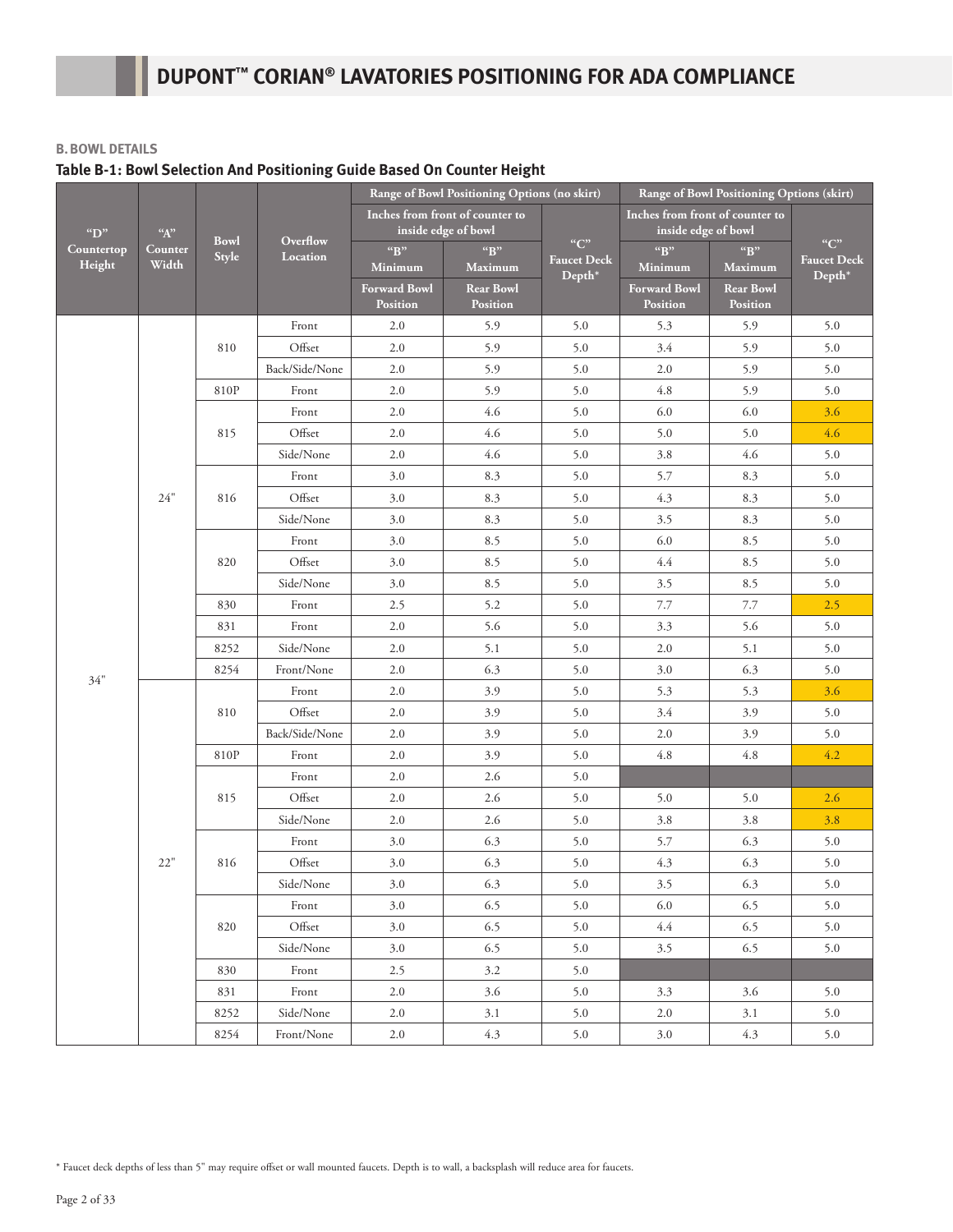|                      |                               |                      |                      | Range of Bowl Positioning Options (no skirt) |                                                        |                                       | Range of Bowl Positioning Options (skirt)              |                              |                                       |
|----------------------|-------------------------------|----------------------|----------------------|----------------------------------------------|--------------------------------------------------------|---------------------------------------|--------------------------------------------------------|------------------------------|---------------------------------------|
| "D"                  | ${}^{\alpha}A^{\prime\prime}$ | <b>Bowl</b><br>Style | Overflow<br>Location |                                              | Inches from front of counter to<br>inside edge of bowl |                                       | Inches from front of counter to<br>inside edge of bowl |                              |                                       |
| Countertop<br>Height | Counter<br>Width              |                      |                      | ``B"<br>Minimum                              | "B"<br><b>Maximum</b>                                  | $C$ "<br><b>Faucet Deck</b><br>Depth* | ${}^{\alpha}B"$<br>Minimum                             | "B"<br><b>Maximum</b>        | $C$ "<br><b>Faucet Deck</b><br>Depth* |
|                      |                               |                      |                      | <b>Forward Bowl</b><br>Position              | <b>Rear Bowl</b><br><b>Position</b>                    |                                       | <b>Forward Bowl</b><br>Position                        | <b>Rear Bowl</b><br>Position |                                       |
|                      |                               |                      | Front                | 2.0                                          | 2.9                                                    | 5.0                                   | 5.3                                                    | 5.3                          | 2.6                                   |
|                      |                               | 810                  | Offset               | 2.0                                          | 2.9                                                    | 5.0                                   | 3.4                                                    | 3.4                          | 4.6                                   |
|                      |                               |                      | Back/Side/None       | 2.0                                          | 2.9                                                    | 5.0                                   | 2.0                                                    | 2.9                          | 5.0                                   |
|                      |                               | 810P                 | Front                | 2.0                                          | 2.9                                                    | 5.0                                   | 4.8                                                    | 4.8                          | 3.2                                   |
|                      |                               |                      | Front                | 2.0                                          | 2.0                                                    | 4.6                                   |                                                        |                              |                                       |
|                      |                               | 815                  | Offset               | 2.0                                          | 2.0                                                    | 4.6                                   |                                                        |                              |                                       |
|                      |                               |                      | Side/None            | 2.0                                          | 2.0                                                    | 4.6                                   | 3.8                                                    | 3.8                          | 2.8                                   |
|                      |                               |                      | Front                | 3.0                                          | 5.3                                                    | 5.0                                   | 5.7                                                    | 5.4                          | 4.6                                   |
|                      | 21"                           | 816                  | Offset               | 3.0                                          | 5.3                                                    | 5.0                                   | 4.3                                                    | 5.3                          | 5.0                                   |
|                      |                               |                      | Side/None            | 3.0                                          | 5.3                                                    | 5.0                                   | 3.5                                                    | 5.3                          | 5.0                                   |
|                      |                               |                      | Front                | 3.0                                          | 5.5                                                    | 5.0                                   | 6.0                                                    | 6.0                          | 4.5                                   |
|                      |                               | 820                  | Offset               | 3.0                                          | 5.5                                                    | 5.0                                   | 4.4                                                    | 5.5                          | 5.0                                   |
|                      |                               |                      | Side/None            | 3.0                                          | 5.5                                                    | 5.0                                   | 3.5                                                    | 5.5                          | 5.0                                   |
|                      |                               | 830                  | Front                | 2.5                                          | 2.5                                                    | 4.7                                   |                                                        |                              |                                       |
|                      |                               | 831                  | Front                | 2.0                                          | 2.6                                                    | 5.0                                   | 3.3                                                    | 3.3                          | 4.3                                   |
|                      |                               | 8252                 | Side/None            | 2.0                                          | 2.1                                                    | 5.0                                   | 2.0                                                    | 2.1                          | 5.0                                   |
|                      |                               | 8254                 | Front/None           | 2.0                                          | 3.3                                                    | 5.0                                   | 3.0                                                    | 3.3                          | 5.0                                   |
| 34"                  |                               | 810                  | Front                | 2.0                                          | 2.0                                                    | 4.9                                   |                                                        |                              |                                       |
|                      |                               |                      | Offset               | 2.0                                          | 2.0                                                    | 4.9                                   | 3.4                                                    | 3.4                          | 3.6                                   |
|                      |                               |                      | Back/Side/None       | 2.0                                          | 2.0                                                    | 4.9                                   | 2.0                                                    | 2.0                          | 4.9                                   |
|                      |                               | 810P                 | Front                | 2.0                                          | 2.0                                                    | 4.9                                   | 4.8                                                    | 4.8                          | 2.2                                   |
|                      |                               |                      | Front                | 2.0                                          | 2.0                                                    | 3.6                                   |                                                        |                              |                                       |
|                      |                               | 815                  | Offset               | 2.0                                          | 2.0                                                    | 3.6                                   |                                                        |                              |                                       |
|                      |                               |                      | Side/None            | 2.0                                          | 2.0                                                    | 3.6                                   |                                                        |                              |                                       |
|                      |                               |                      | Front                | 3.0                                          | 4.3                                                    | 5.0                                   | 5.7                                                    | 5.7                          | 3.6                                   |
|                      | 20                            | 816                  | Offset               | 3.0                                          | 4.3                                                    | 5.0                                   | 4.3                                                    | 4.3                          | 5.0                                   |
|                      |                               |                      | Side/None            | 3.0                                          | 4.3                                                    | 5.0                                   | 3.5                                                    | 4.3                          | 5.0                                   |
|                      |                               |                      | Front                | 3.0                                          | 4.5                                                    | 5.0                                   | 6.0                                                    | 6.0                          | 3.5                                   |
|                      |                               | 820                  | Offset               | 3.0                                          | 4.5                                                    | 5.0                                   | 4.4                                                    | 4.5                          | 5.0                                   |
|                      |                               |                      | Side/None            | 3.0                                          | 4.5                                                    | 5.0                                   | 3.5                                                    | 4.5                          | 5.0                                   |
|                      |                               | 830                  | Front                | 2.5                                          | 2.5                                                    | 3.7                                   |                                                        |                              |                                       |
|                      |                               | 831                  | Front                | 2.0                                          | 2.0                                                    | 4.6                                   | 3.3                                                    | 3.3                          | 3.3                                   |
|                      |                               | 8252                 | Side/None            | 2.0                                          | 2.0                                                    | 4.2                                   | 2.0                                                    | 2.0                          | 4.1                                   |
|                      |                               | 8254                 | Front/None           | $2.0\,$                                      | 2.3                                                    | 5.0                                   | $3.0\,$                                                | 3.0                          | 4.3                                   |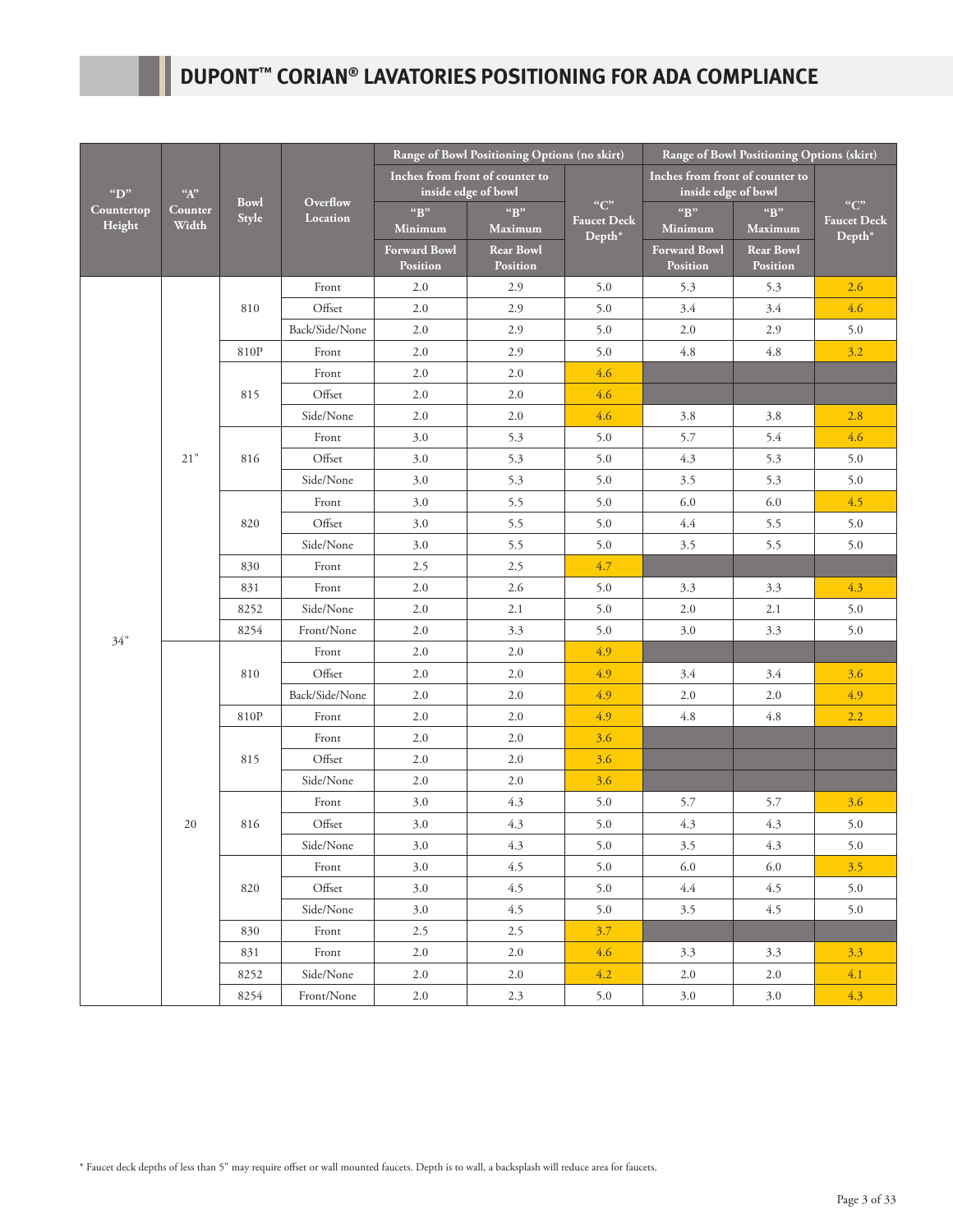|                      |                      |                      |                 | Range of Bowl Positioning Options (no skirt) |                                                        |                                       | Range of Bowl Positioning Options (skirt)              |                                     |                                          |
|----------------------|----------------------|----------------------|-----------------|----------------------------------------------|--------------------------------------------------------|---------------------------------------|--------------------------------------------------------|-------------------------------------|------------------------------------------|
| $\mathrm{``D''}$     | $\lq\lq\lq\lq\lq\lq$ |                      | Overflow        |                                              | Inches from front of counter to<br>inside edge of bowl |                                       | Inches from front of counter to<br>inside edge of bowl |                                     |                                          |
| Countertop<br>Height | Counter<br>Width     | <b>Bowl</b><br>Style | <b>Location</b> | "B"<br>Minimum                               | "B"<br><b>Maximum</b>                                  | $C$ "<br><b>Faucet Deck</b><br>Depth* | "R"<br>Minimum                                         | "B"<br><b>Maximum</b>               | $C$ "<br><b>Faucet Deck</b><br>$Depth^*$ |
|                      |                      |                      |                 | <b>Forward Bowl</b><br>Position              | <b>Rear Bowl</b><br>Position                           |                                       | <b>Forward Bowl</b><br><b>Position</b>                 | <b>Rear Bowl</b><br><b>Position</b> |                                          |
|                      |                      |                      | Front           | 2.0                                          | 2.0                                                    | 3.9                                   |                                                        |                                     |                                          |
|                      |                      | 810                  | Offset          | 2.0                                          | 2.0                                                    | 3.9                                   | 3.4                                                    | 3.4                                 | 2.6                                      |
|                      |                      |                      | Back/Side/None  | 2.0                                          | 2.0                                                    | 3.9                                   | 2.0                                                    | 2.0                                 | 3.9                                      |
|                      |                      | 810P                 | Front           | 2.0                                          | 2.0                                                    | 3.9                                   |                                                        |                                     |                                          |
|                      |                      |                      | Front           | 2.0                                          | 2.0                                                    | 2.6                                   |                                                        |                                     |                                          |
|                      |                      | 815                  | Offset          | 2.0                                          | 2.0                                                    | 2.6                                   |                                                        |                                     |                                          |
|                      |                      |                      | Side/None       | 2.0                                          | 2.0                                                    | 2.6                                   |                                                        |                                     |                                          |
|                      |                      |                      | Front           | 3.0                                          | 3.3                                                    | 5.0                                   | 5.7                                                    | 5.7                                 | 2.6                                      |
|                      | 19"                  | 816                  | Offset          | 3.0                                          | 3.3                                                    | 5.0                                   | 4.3                                                    | 4.3                                 | 4.0                                      |
|                      |                      |                      | Side/None       | 3.0                                          | 3.3                                                    | 5.0                                   | 3.5                                                    | 3.5                                 | 4.2                                      |
|                      |                      |                      | Front           | 3.0                                          | 3.5                                                    | 5.0                                   | 6.0                                                    | $6.0\,$                             | 2.5                                      |
|                      |                      | 820                  | Offset          | 3.0                                          | 3.5                                                    | 5.0                                   | 4.4                                                    | 4.4                                 | 4.1                                      |
|                      |                      |                      | Side/None       | 3.0                                          | 3.5                                                    | 5.0                                   | 3.5                                                    | 3.5                                 | 5.0                                      |
|                      |                      | 830                  | Front           | 2.5                                          | 2.5                                                    | 2.7                                   |                                                        |                                     |                                          |
| 34"                  |                      | 831                  | Front           | 2.0                                          | 2.0                                                    | 3.6                                   | 3.3                                                    | 3.3                                 | 2.3                                      |
|                      |                      | 8252                 | Side/None       | 2.0                                          | 2.0                                                    | 3.2                                   | 2.0                                                    | 2.0                                 | 3.1                                      |
|                      |                      | 8254                 | Front/None      | 2.0                                          | 2.0                                                    | 3.5                                   | 3.0                                                    | 3.0                                 | 3.3                                      |
|                      |                      |                      | Front           | 2.0                                          | 2.0                                                    | 2.9                                   |                                                        |                                     |                                          |
|                      |                      | 810                  | Offset          | 2.0                                          | 2.0                                                    | 2.9                                   |                                                        |                                     |                                          |
|                      |                      |                      | Back/Side/None  | 2.0                                          | 2.0                                                    | 2.9                                   | 2.0                                                    | 2.0                                 | 2.9                                      |
|                      |                      | 810P                 | Front           | 2.0                                          | 2.0                                                    | 2.9                                   |                                                        |                                     |                                          |
|                      |                      |                      | Front           | 3.0                                          | 3.0                                                    | 4.3                                   |                                                        |                                     |                                          |
|                      |                      | 816                  | Offset          | 3.0                                          | 3.0                                                    | 4.3                                   | 4.3                                                    | 4.3                                 | 3.0                                      |
|                      | $18\ensuremath{''}$  |                      | Side/None       | 3.0                                          | 3.0                                                    | 4.3                                   | 3.5                                                    | 3.5                                 | 3.2                                      |
|                      |                      |                      | Front           | 3.0                                          | 3.0                                                    | 4.5                                   |                                                        |                                     |                                          |
|                      |                      | 820                  | Offset          | 3.0                                          | 3.0                                                    | 4.5                                   | 4.4                                                    | 4.4                                 | 3.1                                      |
|                      |                      |                      | Side/None       | 3.0                                          | 3.0                                                    | 4.5                                   | 3.5                                                    | 3.5                                 | 4.0                                      |
|                      |                      | 831                  | Front           | 2.0                                          | 2.0                                                    | 2.6                                   |                                                        |                                     |                                          |
|                      |                      | 8252                 | Side/None       | 2.0                                          | 2.0                                                    | 2.2                                   | 2.0                                                    | 2.0                                 | 2.1                                      |
|                      |                      | 8254                 | Front/None      | 2.0                                          | 2.0                                                    | 3.3                                   | 3.0                                                    | 3.0                                 | 2.3                                      |

\* Faucet deck depths of less than 5" may require offset or wall mounted faucets. Depth is to wall, a backsplash will reduce area for faucets.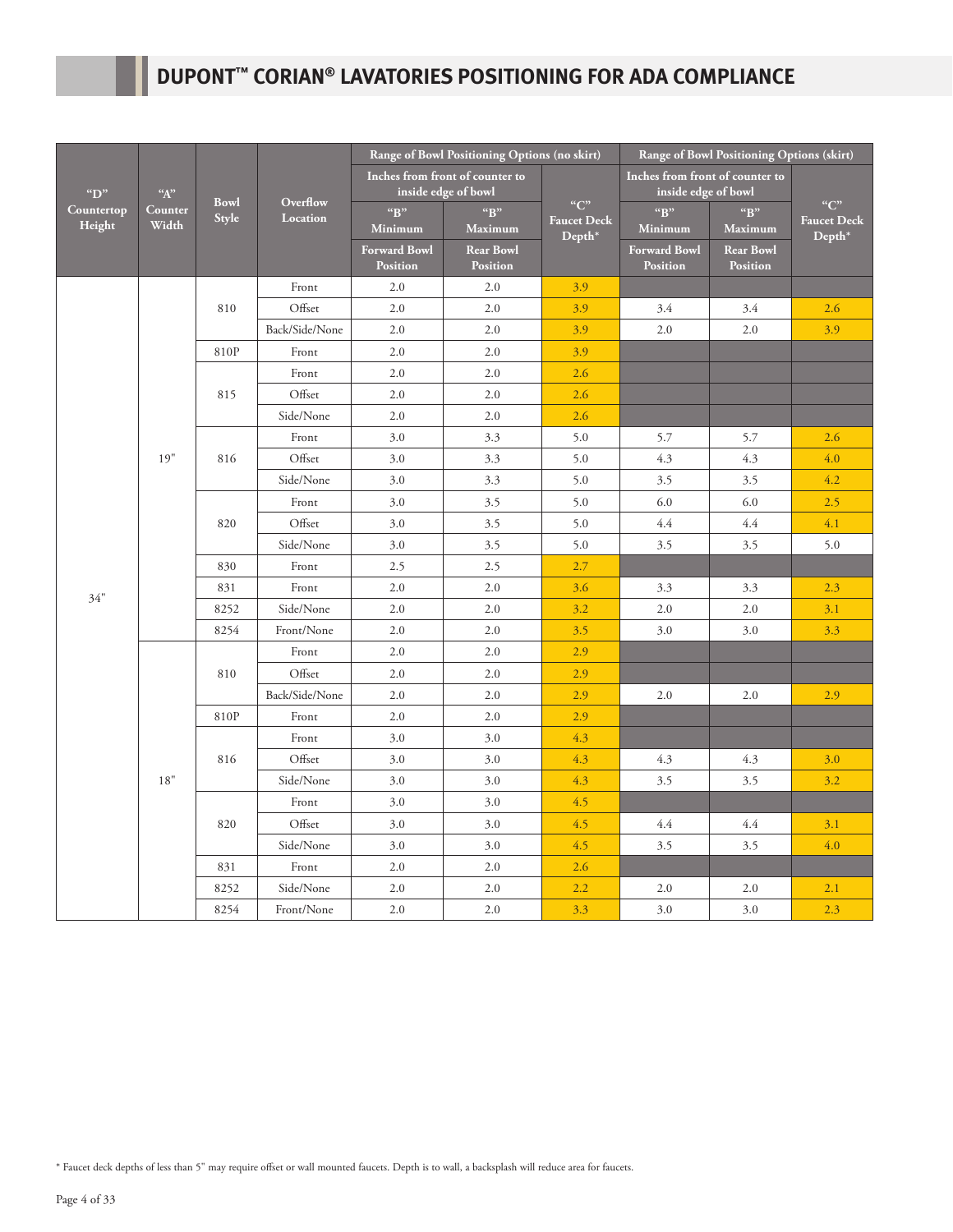|                      |                      |                      |                             | Range of Bowl Positioning Options (no skirt) |                                                        |                                                     | Range of Bowl Positioning Options (skirt)              |                              |                                       |
|----------------------|----------------------|----------------------|-----------------------------|----------------------------------------------|--------------------------------------------------------|-----------------------------------------------------|--------------------------------------------------------|------------------------------|---------------------------------------|
| "D"                  | $\lq\lq\lq\lq\lq\lq$ | <b>Bowl</b><br>Style | Overflow<br><b>Location</b> |                                              | Inches from front of counter to<br>inside edge of bowl |                                                     | Inches from front of counter to<br>inside edge of bowl |                              |                                       |
| Countertop<br>Height | Counter<br>Width     |                      |                             | "B"<br>Minimum                               | "B"<br><b>Maximum</b>                                  | $^{\mathrm{``C''}}$<br><b>Faucet Deck</b><br>Depth* | "R"<br>Minimum                                         | "B"<br>Maximum               | $C$ "<br><b>Faucet Deck</b><br>Depth* |
|                      |                      |                      |                             | <b>Forward Bowl</b><br><b>Position</b>       | <b>Rear Bowl</b><br><b>Position</b>                    |                                                     | <b>Forward Bowl</b><br><b>Position</b>                 | <b>Rear Bowl</b><br>Position |                                       |
|                      |                      |                      | Front                       | 3.0                                          | 5.9                                                    | 5.0                                                 | 7.4                                                    | 7.4                          | 3.6                                   |
|                      |                      | 810                  | Offset                      | 3.0                                          | 5.9                                                    | 5.0                                                 | 6.4                                                    | 6.4                          | 4.5                                   |
|                      |                      |                      | Back/Side/None              | 3.0                                          | 5.9                                                    | 5.0                                                 | 5.2                                                    | 5.9                          | 5.0                                   |
|                      |                      | 810P                 | Front                       | 3.0                                          | 5.9                                                    | 5.0                                                 | 7.1                                                    | 7.1                          | 3.9                                   |
|                      |                      |                      | Front                       | 4.5                                          | 4.6                                                    | 5.0                                                 | 7.4                                                    | 7.4                          | 2.2                                   |
|                      |                      | 815                  | Offset                      | 4.5                                          | 4.6                                                    | 5.0                                                 | 6.6                                                    | 6.6                          | 3.0                                   |
|                      |                      |                      | Side/None                   | 4.5                                          | 4.6                                                    | 5.0                                                 | 5.7                                                    | 5.7                          | 3.8                                   |
|                      |                      |                      | Front                       | 4.0                                          | 8.3                                                    | 5.0                                                 | 7.2                                                    | 8.3                          | 5.0                                   |
|                      | 24"                  | 816                  | Offset                      | 4.0                                          | 8.3                                                    | 5.0                                                 | 6.3                                                    | 8.3                          | 5.0                                   |
|                      |                      |                      | Side/None                   | 4.0                                          | 8.3                                                    | 5.0                                                 | 5.4                                                    | 8.3                          | 5.0                                   |
|                      |                      |                      | Front                       | 4.0                                          | 8.5                                                    | 5.0                                                 | 7.7                                                    | 8.5                          | 5.0                                   |
|                      |                      | 820                  | Offset                      | 4.0                                          | 8.5                                                    | 5.0                                                 | 6.9                                                    | 8.5                          | 5.0                                   |
|                      |                      |                      | Side/None                   | 4.0                                          | 8.5                                                    | 5.0                                                 | 5.8                                                    | 8.5                          | 5.0                                   |
|                      |                      | 830                  | Front                       | 4.8                                          | 5.2                                                    | 5.0                                                 |                                                        |                              |                                       |
|                      |                      | 831                  | Front                       | 4.2                                          | 5.6                                                    | 5.0                                                 | 5.6                                                    | 5.6                          | 4.9                                   |
|                      |                      | 8252                 | Side/None                   | 2.0                                          | 5.1                                                    | 5.0                                                 | 2.0                                                    | 5.1                          | 5.0                                   |
|                      |                      | 8254                 | Front/None                  | 2.0                                          | 6.3                                                    | 5.0                                                 | 6.0                                                    | 6.3                          | 5.0                                   |
| 33"                  |                      | 810                  | Front                       | 3.0                                          | 3.9                                                    | 5.0                                                 |                                                        |                              |                                       |
|                      |                      |                      | Offset                      | 3.0                                          | 3.9                                                    | 5.0                                                 | 6.4                                                    | 6.4                          | 2.5                                   |
|                      |                      |                      | Back/Side/None              | 3.0                                          | 3.9                                                    | 5.0                                                 | 5.2                                                    | 5.2                          | 3.7                                   |
|                      |                      | 810P                 | Front                       | 3.0                                          | 3.9                                                    | 5.0                                                 |                                                        |                              |                                       |
|                      |                      |                      | Front                       | 4.5                                          | 4.5                                                    | 3.1                                                 |                                                        |                              |                                       |
|                      |                      | 815                  | Offset                      | 4.5                                          | 4.5                                                    | 3.1                                                 |                                                        |                              |                                       |
|                      |                      |                      | Side/None                   | 4.5                                          | 4.5                                                    | 3.1                                                 |                                                        |                              |                                       |
|                      |                      |                      | Front                       | 4.0                                          | 6.3                                                    | 5.0                                                 | 7.2                                                    | 7.2                          | 4.1                                   |
|                      | 22"                  | 816                  | Offset                      | 4.0                                          | 6.3                                                    | 5.0                                                 | 6.3                                                    | 6.3                          | 4.9                                   |
|                      |                      |                      | Side/None                   | 4.0                                          | 6.3                                                    | 5.0                                                 | 5.4                                                    | 6.3                          | 5.0                                   |
|                      |                      |                      | Front                       | 4.0                                          | 6.5                                                    | 5.0                                                 | 7.7                                                    | 7.7                          | 3.8                                   |
|                      |                      | 820                  | Offset                      | $4.0\,$                                      | 6.5                                                    | 5.0                                                 | 6.9                                                    | 6.9                          | 4.6                                   |
|                      |                      |                      | Side/None                   | 4.0                                          | 6.5                                                    | 5.0                                                 | 5.8                                                    | 5.8                          | 5.0                                   |
|                      |                      | 830                  | Front                       | 4.8                                          | $4.8\,$                                                | 3.4                                                 |                                                        |                              |                                       |
|                      |                      | 831                  | Front                       | 4.2                                          | 4.2                                                    | 4.4                                                 | 5.6                                                    | 5.6                          | 2.9                                   |
|                      |                      | 8252                 | Side/None                   | 2.0                                          | 3.1                                                    | 5.0                                                 | $2.0\,$                                                | 3.1                          | 5.0                                   |
|                      |                      | 8254                 | Front/None                  | $2.0\,$                                      | 4.3                                                    | 5.0                                                 | 6.0                                                    | 6.0                          | 3.3                                   |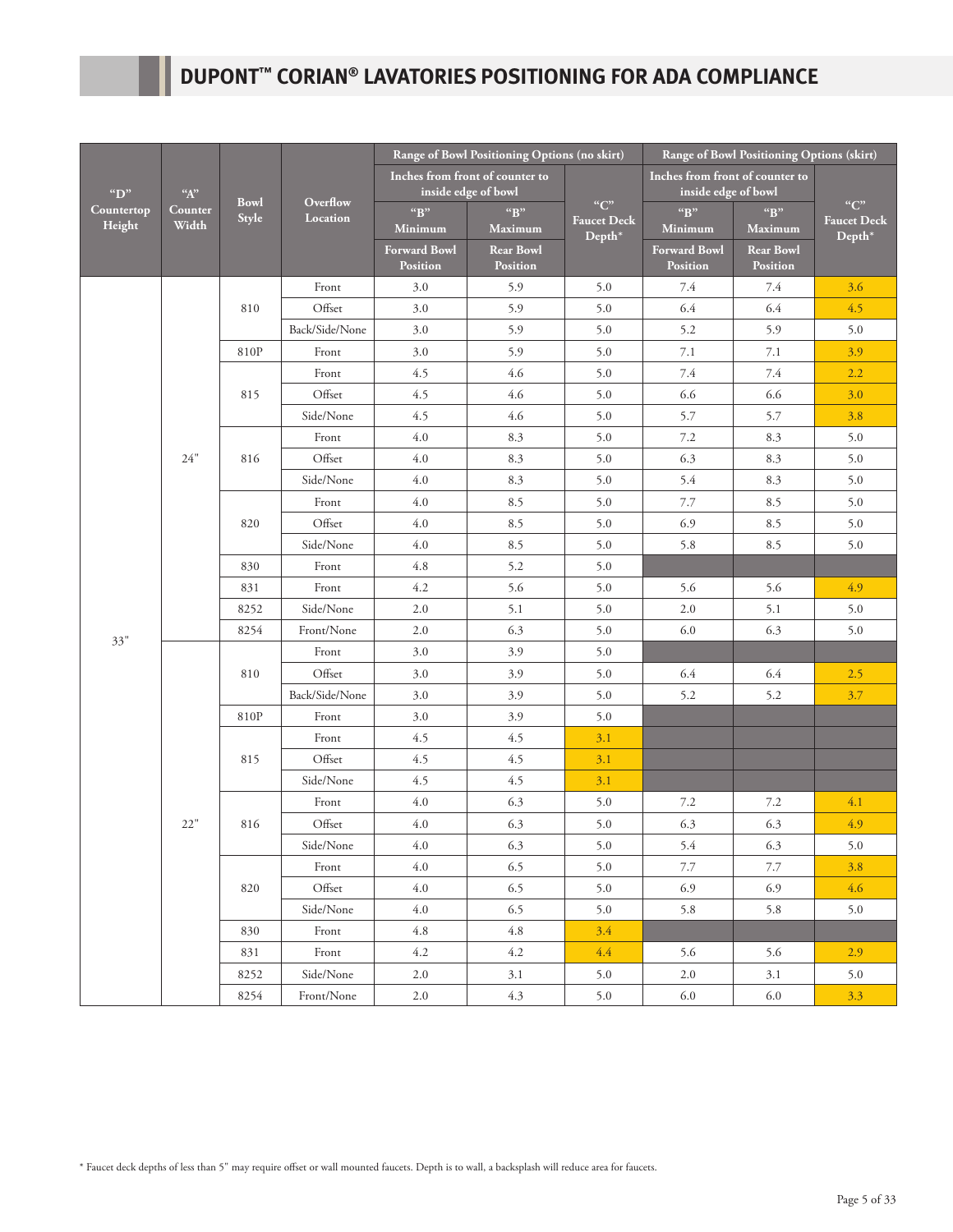|                      |                                  |                      |                      | Range of Bowl Positioning Options (no skirt) |                                                        |                                   | Range of Bowl Positioning Options (skirt)              |                                     |                                       |
|----------------------|----------------------------------|----------------------|----------------------|----------------------------------------------|--------------------------------------------------------|-----------------------------------|--------------------------------------------------------|-------------------------------------|---------------------------------------|
| $\text{``D''}$       | $\lq \mathbf{A}^{\prime \prime}$ |                      |                      |                                              | Inches from front of counter to<br>inside edge of bowl |                                   | Inches from front of counter to<br>inside edge of bowl |                                     |                                       |
| Countertop<br>Height | Counter<br>Width                 | <b>Bowl</b><br>Style | Overflow<br>Location | "B"<br>Minimum                               | $\mathbf{B}^{\prime\prime}$<br>Maximum                 | C<br><b>Faucet Deck</b><br>Depth* | ``B"<br>Minimum                                        | "B"<br>Maximum                      | $C$ "<br><b>Faucet Deck</b><br>Depth* |
|                      |                                  |                      |                      | <b>Forward Bowl</b><br>Position              | <b>Rear Bowl</b><br><b>Position</b>                    |                                   | <b>Forward Bowl</b><br><b>Position</b>                 | <b>Rear Bowl</b><br><b>Position</b> |                                       |
|                      |                                  |                      | Front                | 3.0                                          | 3.0                                                    | 4.9                               |                                                        |                                     |                                       |
|                      |                                  | 810                  | Offset               | 3.0                                          | 3.0                                                    | 4.9                               |                                                        |                                     |                                       |
|                      |                                  |                      | Back/Side/None       | 3.0                                          | 3.0                                                    | 4.9                               | 5.2                                                    | 5.2                                 | 2.7                                   |
|                      |                                  | 810P                 | Front                | 3.0                                          | 3.0                                                    | 4.9                               |                                                        |                                     |                                       |
|                      |                                  |                      | Front                | 4.5                                          | 4.5                                                    | 2.1                               |                                                        |                                     |                                       |
|                      |                                  | 815                  | Offset               | 4.5                                          | 4.5                                                    | 2.1                               |                                                        |                                     |                                       |
|                      |                                  |                      | Side/None            | 4.5                                          | 4.5                                                    | 2.1                               |                                                        |                                     |                                       |
|                      |                                  |                      | Front                | 4.0                                          | 5.3                                                    | 5.0                               | 7.2                                                    | 7.2                                 | 3.1                                   |
|                      | 21"                              | 816                  | Offset               | 4.0                                          | 5.3                                                    | 5.0                               | 6.3                                                    | 6.3                                 | 3.9                                   |
|                      |                                  |                      | Side/None            | 4.0                                          | 5.3                                                    | 5.0                               | 5.4                                                    | 5.4                                 | 4.9                                   |
|                      |                                  |                      | Front                | 4.0                                          | 5.5                                                    | 5.0                               | 7.7                                                    | 7.7                                 | 2.8                                   |
|                      |                                  | 820                  | Offset               | 4.0                                          | 5.5                                                    | 5.0                               | 6.9                                                    | 6.9                                 | 3.6                                   |
|                      |                                  |                      | Side/None            | 4.0                                          | 5.5                                                    | 5.0                               | 5.8                                                    | 5.8                                 | 4.7                                   |
|                      |                                  | 830                  | Front                | 4.8                                          | 4.8                                                    | 2.4                               |                                                        |                                     |                                       |
|                      |                                  | 831                  | Front                | 4.2                                          | 4.2                                                    | 3.4                               |                                                        |                                     |                                       |
| 33"                  |                                  | 8252                 | Side/None            | 2.0                                          | 2.1                                                    | 5.0                               | 2.0                                                    | 2.1                                 | 5.0                                   |
|                      |                                  | 8254                 | Front/None           | 2.0                                          | 3.3                                                    | 5.0                               | 6.0                                                    | 3.3                                 | 2.3                                   |
|                      |                                  |                      | Front                | 3.0                                          | 3.0                                                    | 3.9                               |                                                        |                                     |                                       |
|                      |                                  | 810                  | Offset               | 3.0                                          | 3.0                                                    | 3.9                               |                                                        |                                     |                                       |
|                      |                                  |                      | Back/Side/None       | 3.0                                          | 3.0                                                    | 3.9                               |                                                        |                                     |                                       |
|                      |                                  | 810P                 | Front                | 3.0                                          | 3.0                                                    | 3.9                               |                                                        |                                     |                                       |
|                      |                                  |                      | Front                | 4.0                                          | 4.3                                                    | 5.0                               | 7.2                                                    | 7.2                                 | 2.1                                   |
|                      |                                  | 816                  | Offset               | 4.0                                          | 4.3                                                    | 5.0                               | 6.3                                                    | 6.3                                 | 2.9                                   |
|                      | 20"                              |                      | Side/None            | 4.0                                          | 4.3                                                    | 5.0                               | 5.4                                                    | 5.4                                 | 3.9                                   |
|                      |                                  |                      | Front                | 4.0                                          | 4.5                                                    | 5.0                               |                                                        |                                     |                                       |
|                      |                                  | 820                  | Offset               | 4.0                                          | 4.5                                                    | 5.0                               | 6.9                                                    | 6.9                                 | 2.6                                   |
|                      |                                  |                      | Side/None            | 4.0                                          | 4.5                                                    | 5.0                               | 5.8                                                    | 5.8                                 | 3.7                                   |
|                      |                                  | 831                  | Front                | 4.2                                          | 4.2                                                    | 2.4                               |                                                        |                                     |                                       |
|                      |                                  | 8252                 | Side/None            | 2.0                                          | 2.0                                                    | 4.1                               | 2.0                                                    | 2.0                                 | 4.1                                   |
|                      |                                  | 8254                 | Front/None           | 2.0                                          | 2.3                                                    | 5.0                               |                                                        |                                     |                                       |

\* Faucet deck depths of less than 5" may require offset or wall mounted faucets. Depth is to wall, a backsplash will reduce area for faucets.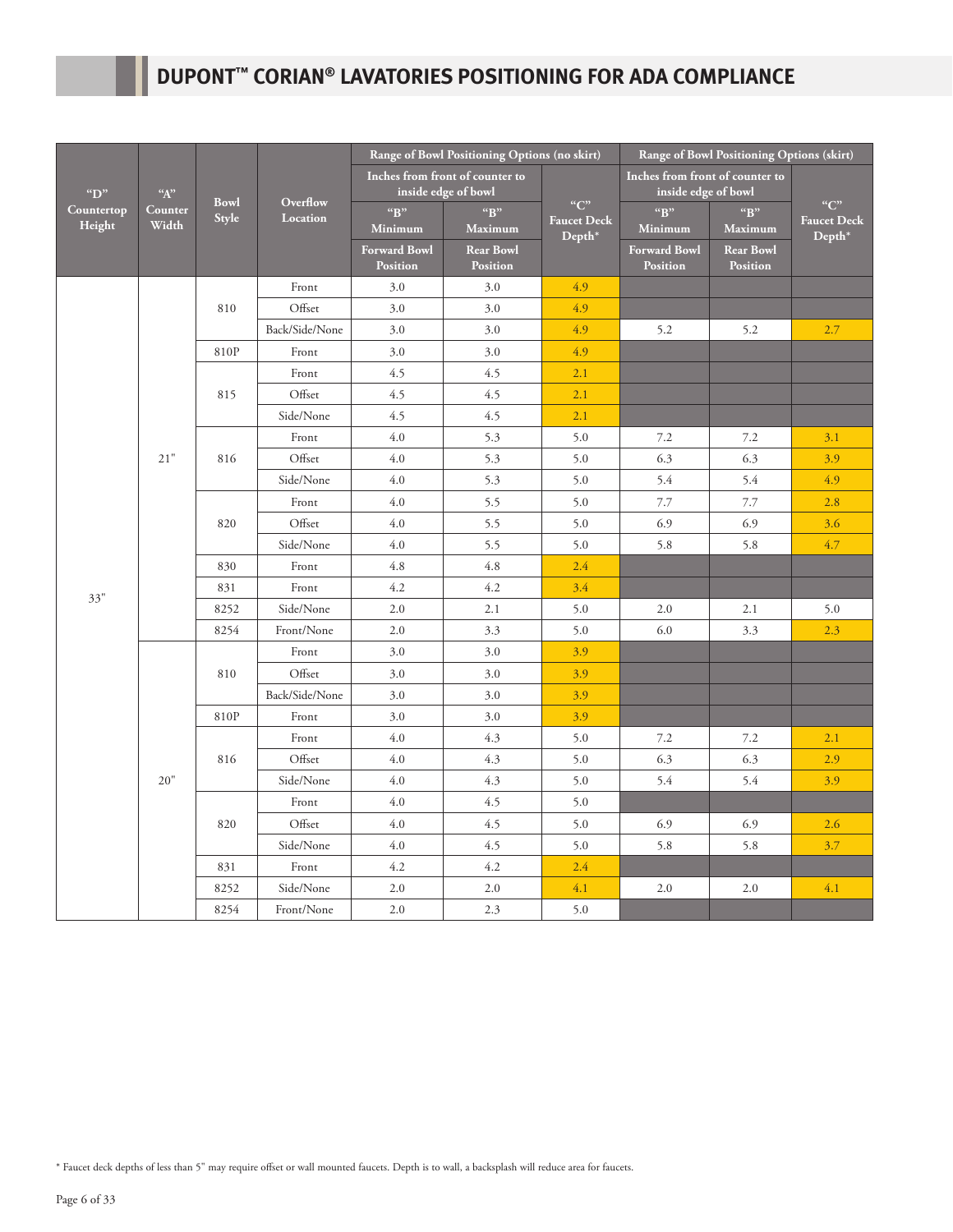|                      |                               |                      |                      | Range of Bowl Positioning Options (no skirt) |                                                        |                                               | Range of Bowl Positioning Options (skirt)              |                                     |                                                   |
|----------------------|-------------------------------|----------------------|----------------------|----------------------------------------------|--------------------------------------------------------|-----------------------------------------------|--------------------------------------------------------|-------------------------------------|---------------------------------------------------|
| " $D$ "              | ${}^{\alpha}A^{\prime\prime}$ |                      | Overflow<br>Location |                                              | Inches from front of counter to<br>inside edge of bowl |                                               | Inches from front of counter to<br>inside edge of bowl |                                     |                                                   |
| Countertop<br>Height | Counter<br>Width              | <b>Bowl</b><br>Style |                      | ${}^{\alpha}R$ "<br>Minimum                  | ${}^{\alpha}R$ "<br><b>Maximum</b>                     | C<br><b>Faucet Deck</b><br>Depth <sup>*</sup> | ${}^{\alpha}R$ "<br>Minimum                            | "B"<br><b>Maximum</b>               | $C$ "<br><b>Faucet Deck</b><br>Depth <sup>*</sup> |
|                      |                               |                      |                      | <b>Forward Bowl</b><br><b>Position</b>       | <b>Rear Bowl</b><br><b>Position</b>                    |                                               | <b>Forward Bowl</b><br><b>Position</b>                 | <b>Rear Bowl</b><br><b>Position</b> |                                                   |
|                      |                               |                      | Front                | 3.0                                          | 3.0                                                    | 2.9                                           |                                                        |                                     |                                                   |
|                      |                               | 810                  | Offset               | 3.0                                          | 3.0                                                    | 2.9                                           |                                                        |                                     |                                                   |
|                      |                               |                      | Back/Side/None       | 3.0                                          | 3.0                                                    | 2.9                                           |                                                        |                                     |                                                   |
|                      |                               | 810P                 | Front                | 3.0                                          | 3.0                                                    | 2.9                                           |                                                        |                                     |                                                   |
|                      | 19"                           |                      | Front                | 4.0                                          | 4.0                                                    | 4.3                                           |                                                        |                                     |                                                   |
|                      |                               | 816                  | Offset               | 4.0                                          | 4.0                                                    | 4.3                                           |                                                        |                                     |                                                   |
|                      |                               |                      | Side/None            | 4.0                                          | 4.0                                                    | 4.3                                           | 5.4                                                    | 5.4                                 | 2.9                                               |
|                      |                               |                      | Front                | 4.0                                          | 4.0                                                    | 4.5                                           |                                                        |                                     |                                                   |
|                      |                               | 820                  | Offset               | 4.0                                          | 4.0                                                    | 4.5                                           |                                                        |                                     |                                                   |
| 33"                  |                               |                      | Side/None            | 4.0                                          | 4.0                                                    | 4.5                                           | 5.8                                                    | 5.8                                 | 2.7                                               |
|                      |                               | 8252                 | Side/None            | 2.0                                          | 2.0                                                    | 3.1                                           | 2.0                                                    | 2.0                                 | 3.1                                               |
|                      |                               | 8254                 | Front/None           | 2.0                                          | 2.0                                                    | 4.3                                           |                                                        |                                     |                                                   |
|                      |                               |                      | Front                | 4.0                                          | 4.0                                                    | 3.3                                           |                                                        |                                     |                                                   |
|                      |                               | 816                  | Offset               | 4.0                                          | 4.0                                                    | 3.3                                           |                                                        |                                     |                                                   |
|                      |                               |                      | Side/None            | 4.0                                          | 4.0                                                    | 3.3                                           |                                                        |                                     |                                                   |
|                      | 18"                           |                      | Front                | 4.0                                          | 4.0                                                    | 3.5                                           |                                                        |                                     |                                                   |
|                      |                               | 820                  | Offset               | 4.0                                          | 4.0                                                    | 3.5                                           |                                                        |                                     |                                                   |
|                      |                               |                      | Side/None            | 4.0                                          | 4.0                                                    | 3.5                                           |                                                        |                                     |                                                   |
|                      |                               | 8252                 | Side/None            | 2.0                                          | 2.0                                                    | 2.1                                           | 2.0                                                    | 2.0                                 | 2.1                                               |
|                      |                               | 8254                 | Front/None           | 2.0                                          | 2.0                                                    | 3.3                                           |                                                        |                                     |                                                   |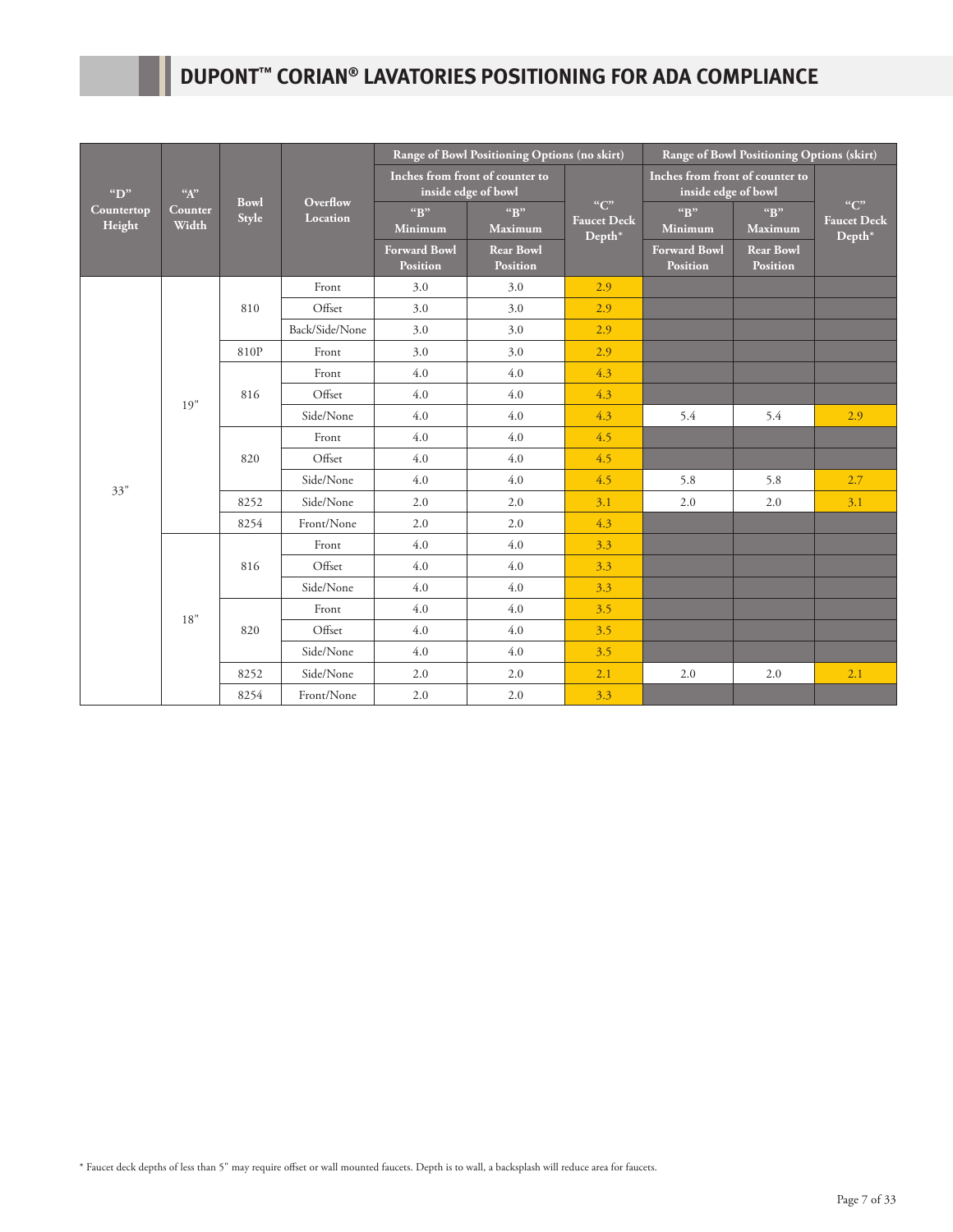|                      |                                  |                      |                      | Range of Bowl Positioning Options (no skirt) |                                                        |                                       | Range of Bowl Positioning Options (skirt)              |                              |                                       |
|----------------------|----------------------------------|----------------------|----------------------|----------------------------------------------|--------------------------------------------------------|---------------------------------------|--------------------------------------------------------|------------------------------|---------------------------------------|
| " $D$ "              | $\lq \mathbf{A}^{\prime \prime}$ | <b>Bowl</b><br>Style | Overflow<br>Location |                                              | Inches from front of counter to<br>inside edge of bowl |                                       | Inches from front of counter to<br>inside edge of bowl |                              |                                       |
| Countertop<br>Height | Counter<br>Width                 |                      |                      | ``B"<br>Minimum                              | "B"<br><b>Maximum</b>                                  | $C$ "<br><b>Faucet Deck</b><br>Depth* | ``B"<br>Minimum                                        | "B"<br>Maximum               | $C$ "<br><b>Faucet Deck</b><br>Depth* |
|                      |                                  |                      |                      | <b>Forward Bowl</b><br>Position              | <b>Rear Bowl</b><br>Position                           |                                       | <b>Forward Bowl</b><br>Position                        | <b>Rear Bowl</b><br>Position |                                       |
|                      |                                  |                      | Front                | 5.9                                          | 5.9                                                    | 5.0                                   | 8.4                                                    | 8.4                          | 2.5                                   |
|                      |                                  | 810                  | Offset               | 5.9                                          | 5.9                                                    | 5.0                                   | 7.8                                                    | 7.8                          | 3.2                                   |
|                      |                                  |                      | Side/None            | 5.9                                          | 5.9                                                    | 5.0                                   | 7.0                                                    | 7.0                          | 3.9                                   |
|                      |                                  | 810P                 | Front                | 7.3                                          | 7.3                                                    | 3.6                                   | 8.2                                                    | 8.2                          | 2.7                                   |
|                      |                                  |                      | Front                | 6.0                                          | 6.0                                                    | 3.6                                   |                                                        |                              |                                       |
|                      |                                  | 815                  | Offset               | $6.0\,$                                      | $6.0\,$                                                | 3.6                                   |                                                        |                              |                                       |
|                      |                                  |                      | Side/None            | 6.0                                          | 6.0                                                    | 3.6                                   | 7.0                                                    | 7.0                          | 2.5                                   |
|                      |                                  |                      | Front                | 5.8                                          | 8.3                                                    | 5.0                                   | 8.1                                                    | 8.3                          | 5.0                                   |
|                      |                                  | 816                  | Offset               | 5.8                                          | 8.3                                                    | 5.0                                   | $7.5\,$                                                | 8.3                          | 5.0                                   |
|                      | $24"$                            |                      | Side/None            | 5.8                                          | 8.3                                                    | 5.0                                   | 6.8                                                    | 8.3                          | 5.0                                   |
|                      |                                  |                      | Front                | 6.3                                          | 8.5                                                    | 5.0                                   | 8.6                                                    | 8.6                          | 4.9                                   |
|                      |                                  | 820                  | Offset               | 6.3                                          | 8.5                                                    | 5.0                                   | 8.0                                                    | 8.5                          | 5.0                                   |
|                      |                                  |                      | Side/None            | 6.3                                          | 8.5                                                    | 5.0                                   | 7.3                                                    | 8.5                          | 5.0                                   |
|                      |                                  | 830                  | Front                | 6.8                                          | 6.8                                                    | 3.4                                   |                                                        |                              |                                       |
|                      |                                  | 831                  | Front                | 6.0                                          | 6.0                                                    | 4.6                                   | 7.0                                                    | 7.0                          | 3.6                                   |
|                      |                                  | 8252                 | Front                | 2.0                                          | 5.1                                                    | 5.0                                   | 2.5                                                    | 5.1                          | 5.0                                   |
| 32"                  |                                  |                      | Side                 | 2.0                                          | 5.1                                                    | 5.0                                   | 2.5                                                    | 5.1                          | 5.0                                   |
|                      |                                  | 8254                 | Front                | 4.1                                          | 6.3                                                    | 5.0                                   | 8.1                                                    | 8.1                          | 3.2                                   |
|                      |                                  |                      | Side                 | 4.1                                          | 6.3                                                    | 5.0                                   | 8.1                                                    | 8.1                          | 3.2                                   |
|                      |                                  |                      | Front                | 5.9                                          | 5.9                                                    | 3.0                                   |                                                        |                              |                                       |
|                      |                                  | 810                  | Offset               | 5.9                                          | 5.9                                                    | 3.0                                   |                                                        |                              |                                       |
|                      |                                  |                      | Side/None            | 5.9                                          | 5.9                                                    | 3.0                                   |                                                        |                              |                                       |
|                      |                                  |                      | Front                | 5.8                                          | 6.3                                                    | 5.0                                   | 8.1                                                    | 8.1                          | 3.1                                   |
|                      |                                  | 816                  | Offset               | 5.8                                          | 6.3                                                    | 5.0                                   | $7.5\,$                                                | 7.5                          | 3.8                                   |
|                      |                                  |                      | Side/None            | 5.8                                          | 6.3                                                    | 5.0                                   | 6.8                                                    | 6.8                          | 4.5                                   |
|                      | 22"                              |                      | Front                | 6.3                                          | 6.5                                                    | 5.0                                   | 8.6                                                    | 8.6                          | 2.9                                   |
|                      |                                  | 820                  | Offset               | 6.3                                          | 6.5                                                    | 5.0                                   | 8.0                                                    | 8.0                          | 3.5                                   |
|                      |                                  |                      | Side/None            | 6.3                                          | 6.5                                                    | 5.0                                   | $7.3\,$                                                | 7.3                          | 4.2                                   |
|                      |                                  | 831                  | Front                | $6.0\,$                                      | $6.0\,$                                                | 2.6                                   |                                                        |                              |                                       |
|                      |                                  |                      | Front                | $2.0\,$                                      | 3.1                                                    | 5.0                                   | 2.5                                                    | 3.1                          | 5.0                                   |
|                      |                                  | 8252                 | Side                 | 2.0                                          | 3.1                                                    | 5.0                                   | 2.5                                                    | 3.1                          | 5.0                                   |
|                      |                                  |                      | Front                | 4.1                                          | 4.3                                                    | 5.0                                   |                                                        |                              |                                       |
|                      |                                  | 8254                 | Side                 | 4.1                                          | 4.3                                                    | 5.0                                   |                                                        |                              |                                       |

\* Faucet deck depths of less than 5" may require offset or wall mounted faucets. Depth is to wall, a backsplash will reduce area for faucets.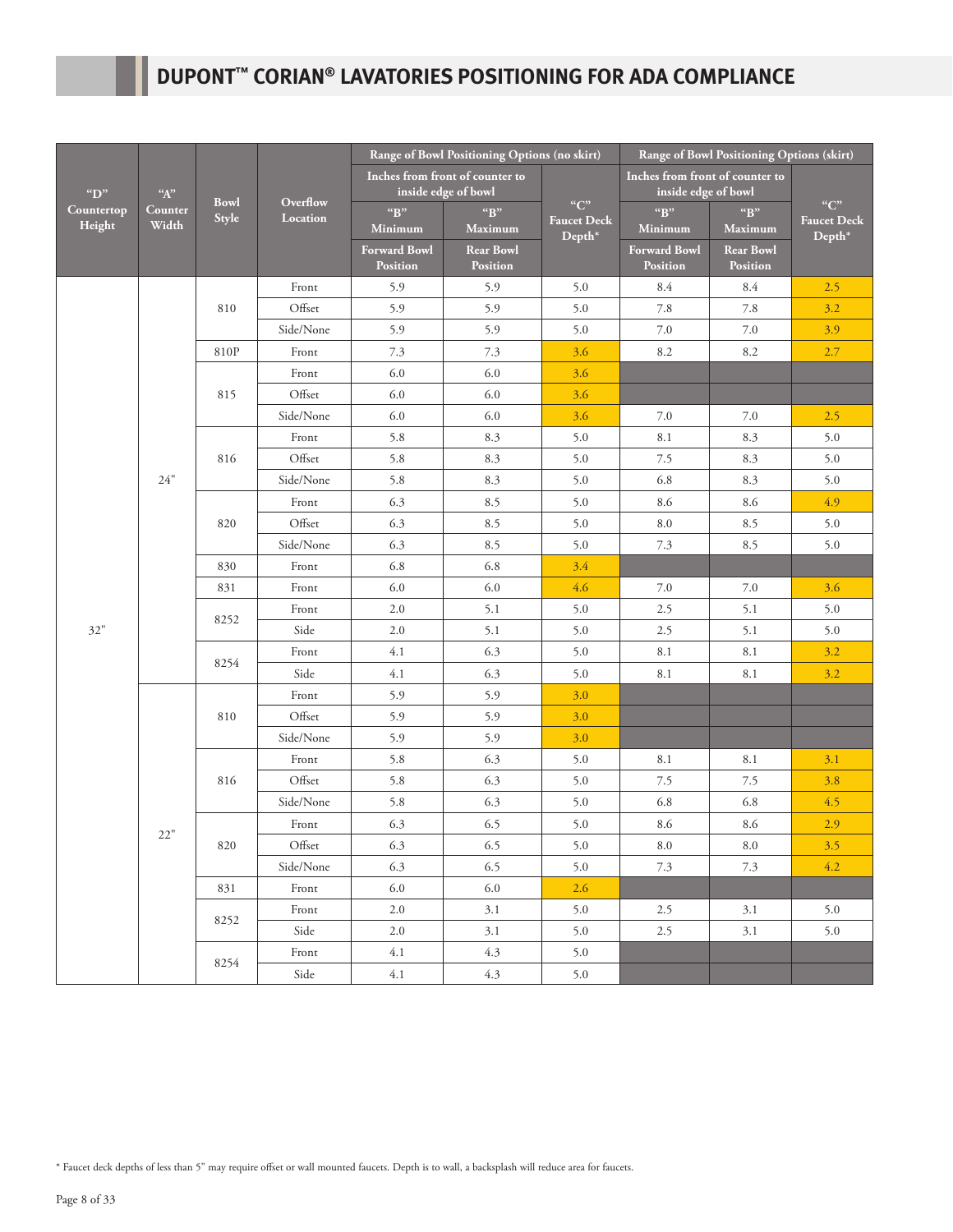|                      |                  |                      |                      | Range of Bowl Positioning Options (no skirt) |                                                        |                                       | Range of Bowl Positioning Options (skirt)              |                              |                                          |
|----------------------|------------------|----------------------|----------------------|----------------------------------------------|--------------------------------------------------------|---------------------------------------|--------------------------------------------------------|------------------------------|------------------------------------------|
| "D"                  | "A"              | <b>Bowl</b><br>Style |                      |                                              | Inches from front of counter to<br>inside edge of bowl |                                       | Inches from front of counter to<br>inside edge of bowl |                              |                                          |
| Countertop<br>Height | Counter<br>Width |                      | Overflow<br>Location | ${}^{\alpha}B"$<br>Minimum                   | "B"<br><b>Maximum</b>                                  | $C$ "<br><b>Faucet Deck</b><br>Depth* | ${}^{\alpha}B"$<br>Minimum                             | "B"<br>Maximum               | $C$ "<br><b>Faucet Deck</b><br>$Depth^*$ |
|                      |                  |                      |                      | <b>Forward Bowl</b><br>Position              | <b>Rear Bowl</b><br><b>Position</b>                    |                                       | <b>Forward Bowl</b><br>Position                        | <b>Rear Bowl</b><br>Position |                                          |
|                      |                  |                      | Front                | 5.9                                          | 5.9                                                    | 2.0                                   |                                                        |                              |                                          |
|                      |                  | 810                  | Offset               | 5.9                                          | 5.9                                                    | 2.0                                   |                                                        |                              |                                          |
|                      |                  |                      | Side/None            | 5.9                                          | 5.9                                                    | 2.0                                   |                                                        |                              |                                          |
|                      |                  |                      | Front                | 5.8                                          | 5.8                                                    | 4.5                                   | 8.1                                                    | 8.1                          | 2.1                                      |
|                      |                  | 816                  | Offset               | 5.8                                          | 5.8                                                    | 4.5                                   | 7.5                                                    | 7.5                          | 2.8                                      |
|                      |                  |                      | Side/None            | 5.8                                          | 5.8                                                    | 4.5                                   | 6.8                                                    | 6.8                          | 3.5                                      |
|                      | 21"              |                      | Front                | 6.3                                          | 6.3                                                    | 4.2                                   |                                                        |                              |                                          |
|                      |                  | 820                  | Offset               | 6.3                                          | 6.3                                                    | 4.2                                   | 8.0                                                    | 8.0                          | 2.5                                      |
|                      |                  |                      | Side/None            | 6.3                                          | 6.3                                                    | 4.2                                   | $7.3\,$                                                | $7.3\,$                      | 3.2                                      |
|                      |                  | 8252                 | Front                | 2.0                                          | 2.1                                                    | 5.0                                   | 2.5                                                    | 2.5                          | 4.7                                      |
|                      |                  |                      | Side                 | 2.0                                          | 2.1                                                    | 5.0                                   | 2.5                                                    | 2.5                          | 4.7                                      |
|                      |                  | 8254                 | Front                | 4.1                                          | 4.1                                                    | 4.2                                   |                                                        |                              |                                          |
|                      |                  |                      | Side                 | 4.1                                          | 4.1                                                    | 4.2                                   |                                                        |                              |                                          |
|                      |                  | 816                  | Front                | 5.8                                          | 5.8                                                    | 3.5                                   |                                                        |                              |                                          |
|                      |                  |                      | Offset               | 5.8                                          | 5.8                                                    | 3.5                                   |                                                        |                              |                                          |
|                      |                  |                      | Side/None            | 5.8                                          | 5.8                                                    | 3.5                                   | 6.8                                                    | 6.8                          | 2.5                                      |
|                      |                  | 820                  | Front                | 6.3                                          | 6.3                                                    | 3.2                                   |                                                        |                              |                                          |
| 32"                  | 20"              |                      | Offset               | 6.3                                          | 6.3                                                    | 3.2                                   |                                                        |                              |                                          |
|                      |                  |                      | Side/None            | 6.3                                          | 6.3                                                    | 3.2                                   | 7.3                                                    | 7.3                          | 2.2                                      |
|                      |                  |                      | Front                | 2.0                                          | 2.0                                                    | 4.1                                   | 2.5                                                    | 2.5                          | 3.7                                      |
|                      |                  | 8252                 | Side                 | 2.0                                          | 2.0                                                    | 4.1                                   | 2.5                                                    | 2.5                          | 3.7                                      |
|                      |                  |                      | Front                | 4.1                                          | 4.1                                                    | 3.2                                   |                                                        |                              |                                          |
|                      |                  | 8254                 | Side                 | 4.1                                          | 4.1                                                    | 3.2                                   |                                                        |                              |                                          |
|                      |                  |                      | Front                | 5.8                                          | 5.8                                                    | 2.5                                   |                                                        |                              |                                          |
|                      |                  | 816                  | Offset               | 5.8                                          | 5.8                                                    | 2.5                                   |                                                        |                              |                                          |
|                      |                  |                      | Side/None            | 5.8                                          | 5.8                                                    | 2.5                                   |                                                        |                              |                                          |
|                      |                  |                      | Front                | 6.3                                          | 6.3                                                    | 2.2                                   |                                                        |                              |                                          |
| 19"                  |                  | 820                  | Offset               | 6.3                                          | 6.3                                                    | $2.2\,$                               |                                                        |                              |                                          |
|                      |                  |                      | Side/None            | 6.3                                          | 6.3                                                    | 2.2                                   |                                                        |                              |                                          |
|                      |                  |                      | Front                | $2.0\,$                                      | $2.0\,$                                                | 3.1                                   | 2.5                                                    | 2.5                          | 2.7                                      |
|                      |                  | 8252                 | Side                 | $2.0\,$                                      | $2.0\,$                                                | 3.1                                   | 2.5                                                    | 2.5                          | 2.7                                      |
|                      |                  |                      | Front                | 4.1                                          | 4.1                                                    | 2.2                                   |                                                        |                              |                                          |
|                      |                  | 8254                 | Side                 | 4.1                                          | 4.1                                                    | 2.2                                   |                                                        |                              |                                          |
|                      |                  |                      | Front                | 2.0                                          | $2.0\,$                                                | 2.1                                   |                                                        |                              |                                          |
|                      | $18"$            | 8252                 | Side                 | 2.0                                          | $2.0\,$                                                | 2.1                                   |                                                        |                              |                                          |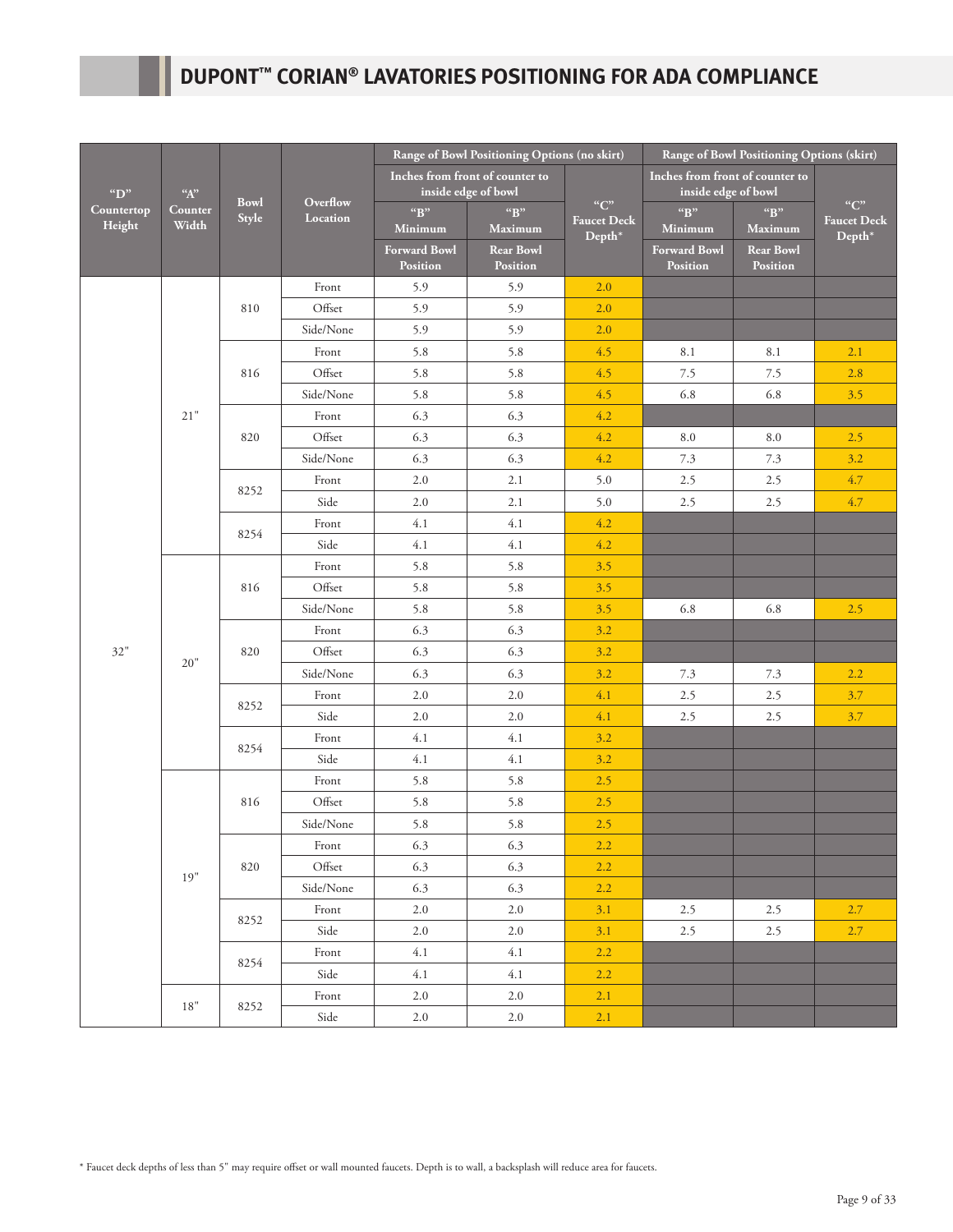#### **C. DUPONT™ CORIAN® LAVATORY DIMENSION AND COLOR TABLE**

#### **Table C-1: Acrylic Solid Surface**

| <b>DuPont Model</b>                  |               | 810                                                                                                                                          | 815                                                                                         | 816                                                                  |
|--------------------------------------|---------------|----------------------------------------------------------------------------------------------------------------------------------------------|---------------------------------------------------------------------------------------------|----------------------------------------------------------------------|
| Description                          |               | Well shaped smaller bowl that is still<br>deep enough for user convenience.<br>Enjoy the simple, timeless style of this<br>proven performer. | This large-capacity oval bowl brings<br>elegance and performance to any<br>bathroom design. | Aesthetically pleasing bowl with<br>reduced front-to-back dimension. |
|                                      | Side-to-side  | 16.5" (418 mm)                                                                                                                               | $20.5"$ (520 mm)                                                                            | $17.7$ " (450 mm)                                                    |
| Interior Bowl<br>Dimensions          | Front-to-back | $13.1$ " (332 mm)                                                                                                                            | $14.4"$ (367 mm)                                                                            | $10.9''$ (277 mm)                                                    |
|                                      | Depth         | $5.4"$ (138 mm)                                                                                                                              | $6.2$ " (158 mm)                                                                            | $5.5$ " (140 mm)                                                     |
|                                      | Side-to-side  | 18.5" (469 mm)                                                                                                                               | $22.5''$ (570 mm)                                                                           | $19.6$ " (499 mm)                                                    |
| <b>Exterior Bowl</b><br>Dimensions   | Front-to-back | 15.1" (383 mm)                                                                                                                               | 16.4" (418 mm)                                                                              | $12.8"$ (324 mm)                                                     |
|                                      | Depth         | $7.4"$ (187 mm)                                                                                                                              | $8.2$ " (208 mm)                                                                            | $7.5$ " (191 mm)                                                     |
| Overflow Location<br>(Special Order) |               | Front (Back, None, Offset, Side)                                                                                                             | Front (None, Offset, Side)                                                                  | Front (None, Offset, Side)                                           |

#### **Table C-2: Acrylic Solid Surface (Continued)**

| <b>DuPont Model</b>                |               | 820                                                                        | 830                                                                       | 831                                                                                               |
|------------------------------------|---------------|----------------------------------------------------------------------------|---------------------------------------------------------------------------|---------------------------------------------------------------------------------------------------|
| Description                        |               | Smallest. Retains aesthetically pleasing<br>shape and user friendly depth. | Enjoy beauty and practicality at home<br>or work with this spacious bowl. | This stylish and roomy<br>bowl is a great additionto both<br>residential and commercial settings. |
|                                    | Side-to-side  | $14.7$ " (374 mm)<br>$18.9''$ (480 mm)                                     |                                                                           | $20''$ (508 mm)                                                                                   |
| Interior Bowl<br><b>Dimensions</b> | Front-to-back | $10.5$ " (267 mm)                                                          | $13.6"$ (345 mm)                                                          | $13.4"$ (340 mm)                                                                                  |
|                                    | Depth         | 5.5" (139 mm)                                                              | 5.9" (150 mm)                                                             | $6.0$ " (153 mm)                                                                                  |
|                                    | Side-to-side  | $16.7$ " (424 mm)                                                          | 20.8" (527 mm)                                                            | $22.0$ " (559 mm)                                                                                 |
| <b>Exterior Bowl</b><br>Dimensions | Front-to-back | $12.5"$ (316 mm)                                                           | $15.6"$ (396 mm)                                                          | $15.3$ " (388 mm)                                                                                 |
|                                    | Depth         | $7.4"$ (188 mm)                                                            | $7.7$ " (196 mm)                                                          | 8.1" (205 mm)                                                                                     |
| Overflow Location                  |               | Front (None, Offset, Side)                                                 | Front                                                                     | Front                                                                                             |

#### **Table C-3: Acrylic Modified Polyester**

| <b>DuPont Model</b>         |               | <b>810P</b><br>8252                                                                                                                |                                                                                                                         | 8254                                                                                                                    |
|-----------------------------|---------------|------------------------------------------------------------------------------------------------------------------------------------|-------------------------------------------------------------------------------------------------------------------------|-------------------------------------------------------------------------------------------------------------------------|
| Description                 |               | DuPont™ Corian® 810P Lavatory<br>Sinks feature an integral overflow that<br>is virtually seamless, for a smooth,<br>graceful look. | DuPont™ Corian® 8252 Lavatory<br>Sinks coordinate with Corian® Vanity<br>tops for a seamless, easy-to-clean<br>surface. | DuPont™ Corian® 8254 Lavatory<br>Sinks coordinate with Corian® Vanity<br>tops for a seamless, easy-to-clean<br>surface. |
|                             | Side-to-side  | 16.5" (418 mm)                                                                                                                     | $15.2"$ (386 mm)                                                                                                        | $18.0$ " (457 mm)                                                                                                       |
| Interior Bowl<br>Dimensions | Front-to-back | $13.1$ " (332 mm)                                                                                                                  | $13.9''$ (353 mm)                                                                                                       | $12.7$ " (323 mm)                                                                                                       |
|                             | Depth         | $5.4"$ (138 mm)                                                                                                                    | $5.2$ " (132 mm)                                                                                                        | $5.0$ " (127 mm)                                                                                                        |
|                             | Side-to-side  | 18.2" (462 mm)                                                                                                                     | $17.4$ " (441 mm)                                                                                                       | $19.5$ " (495 mm)                                                                                                       |
| Exterior Bowl<br>Dimensions | Front-to-back | $14.8"$ (376 mm)                                                                                                                   | $15.4"$ (391 mm)                                                                                                        | $14.3$ " (363 mm)                                                                                                       |
| Depth                       |               | $7.4"$ (189 mm)                                                                                                                    | $7.0$ " (178 mm)                                                                                                        | $6.8"$ (173 mm)                                                                                                         |
| Overflow Location           |               | Front                                                                                                                              | Front                                                                                                                   | Front                                                                                                                   |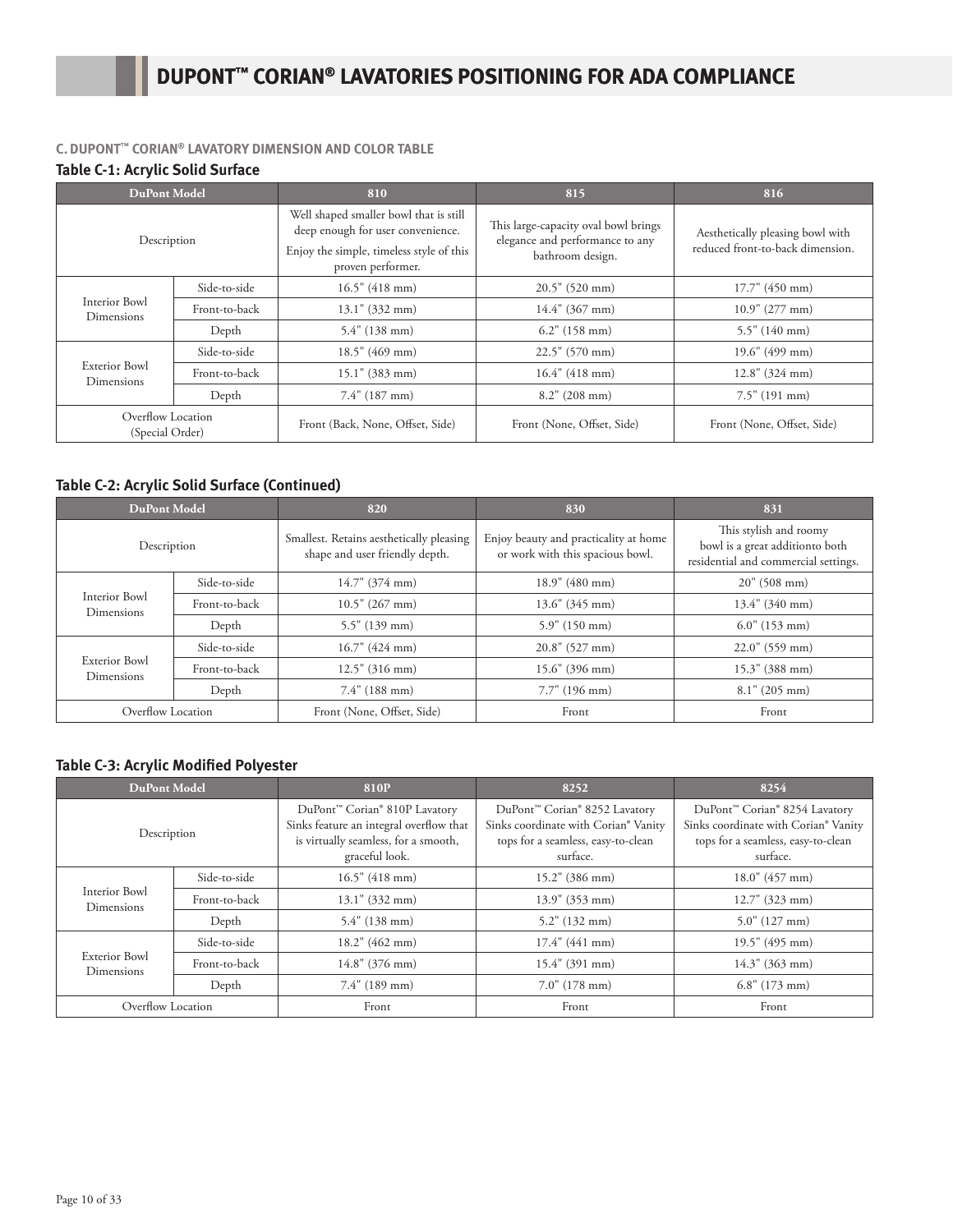**D. DUPONT™ CORIAN® 810**









**Figure D-1: DuPont™ Corian® 810 with Front Overflow Figure D-2: DuPont™ Corian® 810 with Offset Overflow**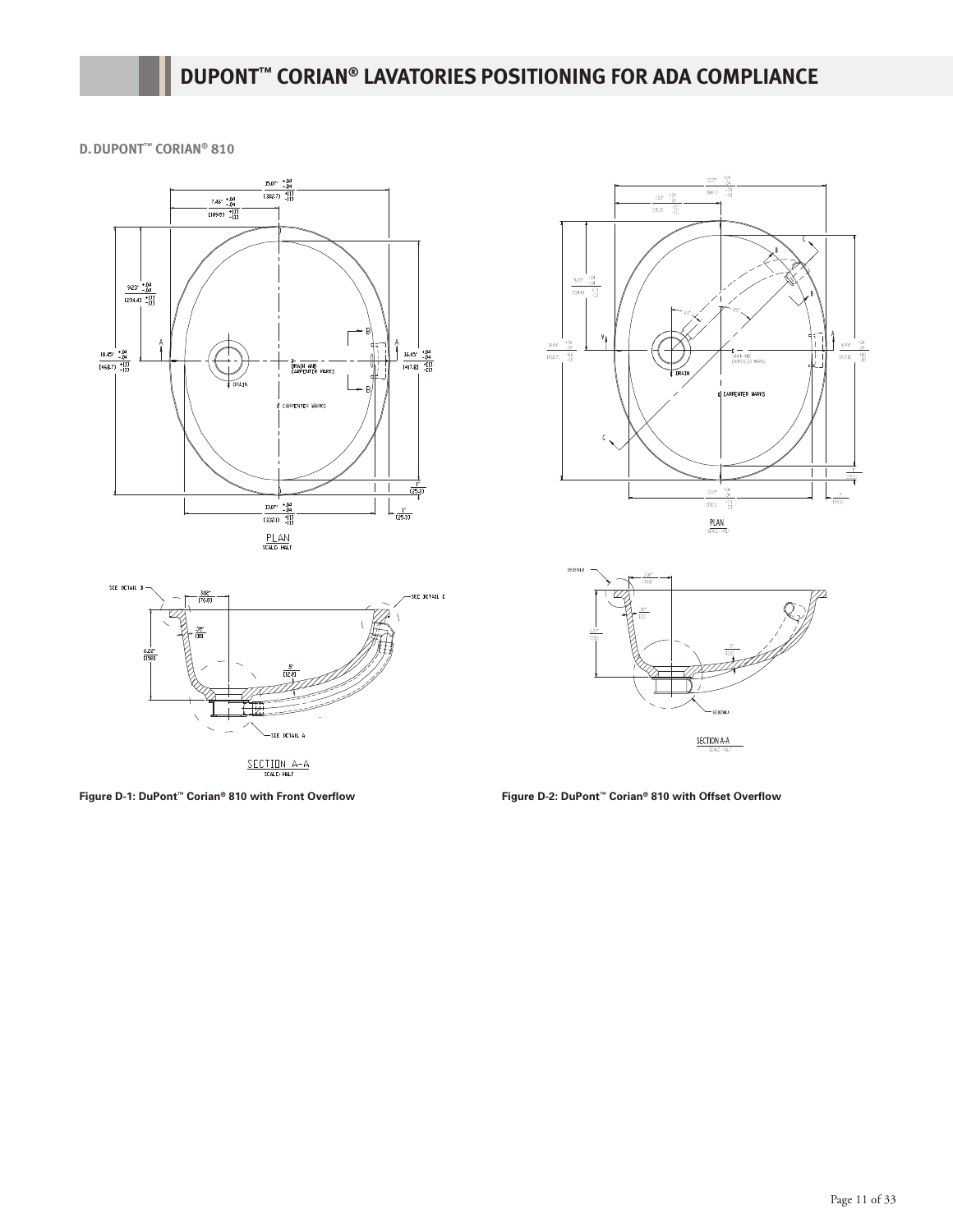









**Figure D-3: DuPont™ Corian® 810 with Side Overflow Figure D-4: DuPont™ Corian® 810 with Rear Overflow**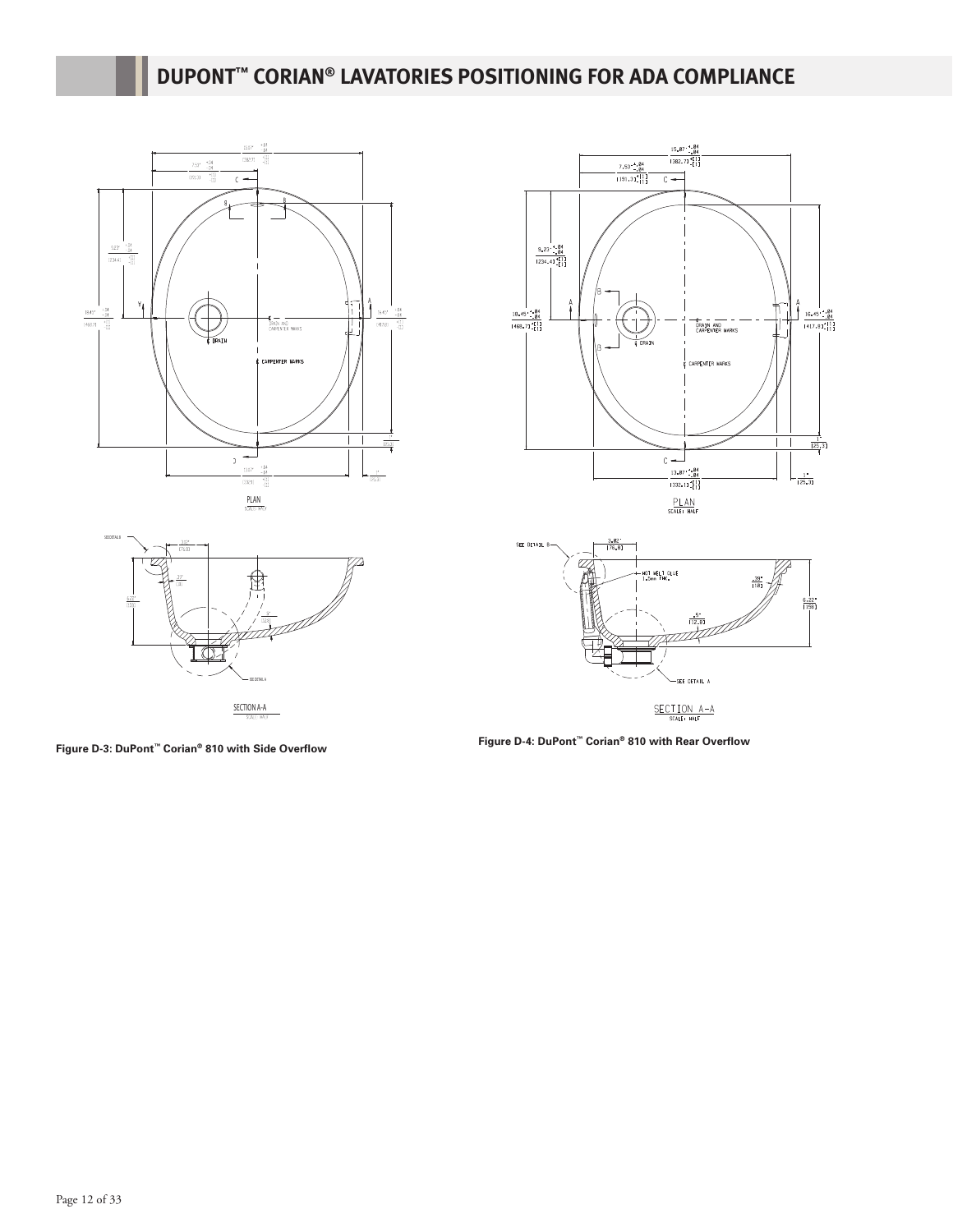



**Figure D-5: DuPont™ Corian® 810 with No Overflow**



**Figure D-6: DuPont™ Corian® 810 installation without Skirt**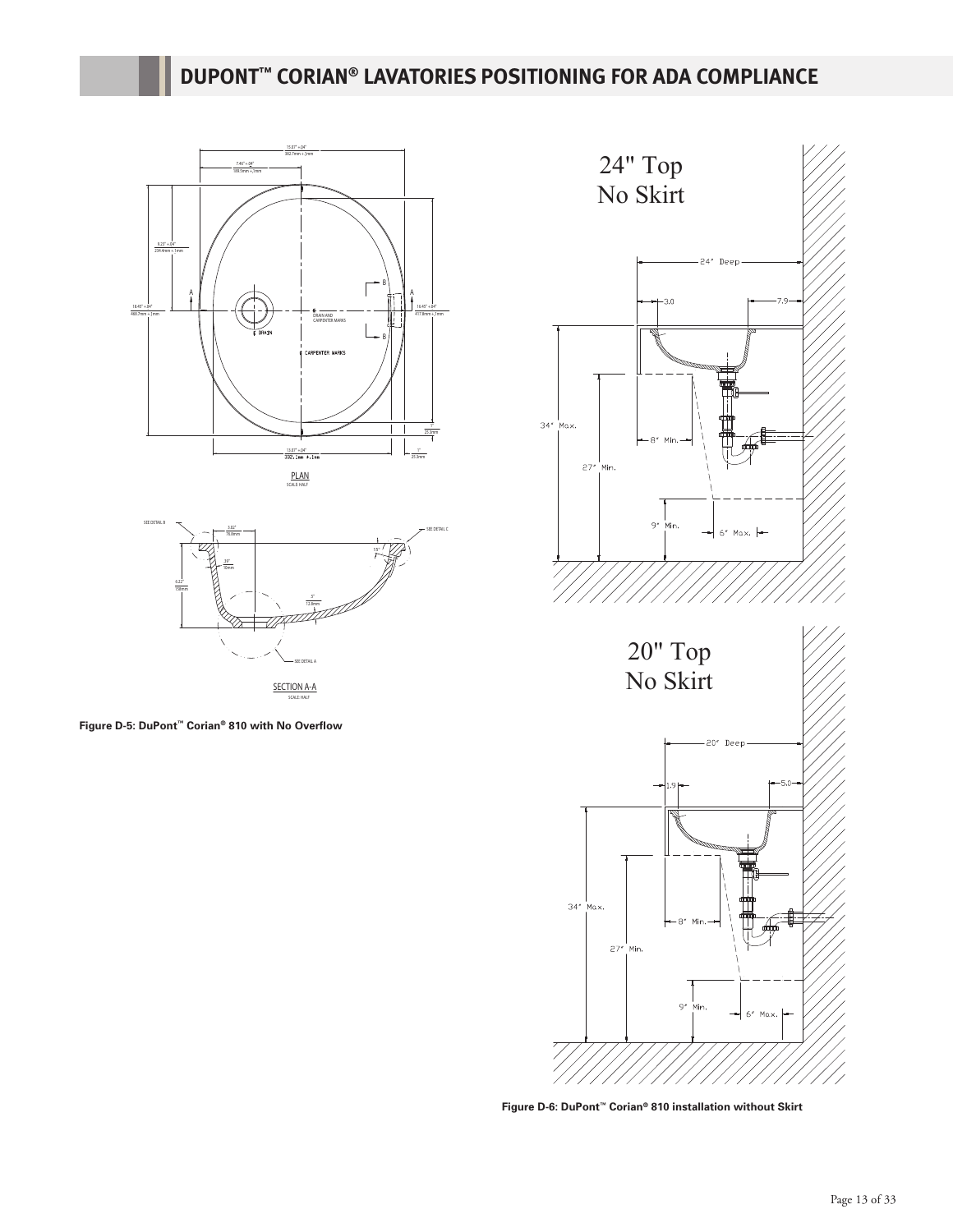

**Figure D-7: DuPont™ Corian® 810 installation with Skirt**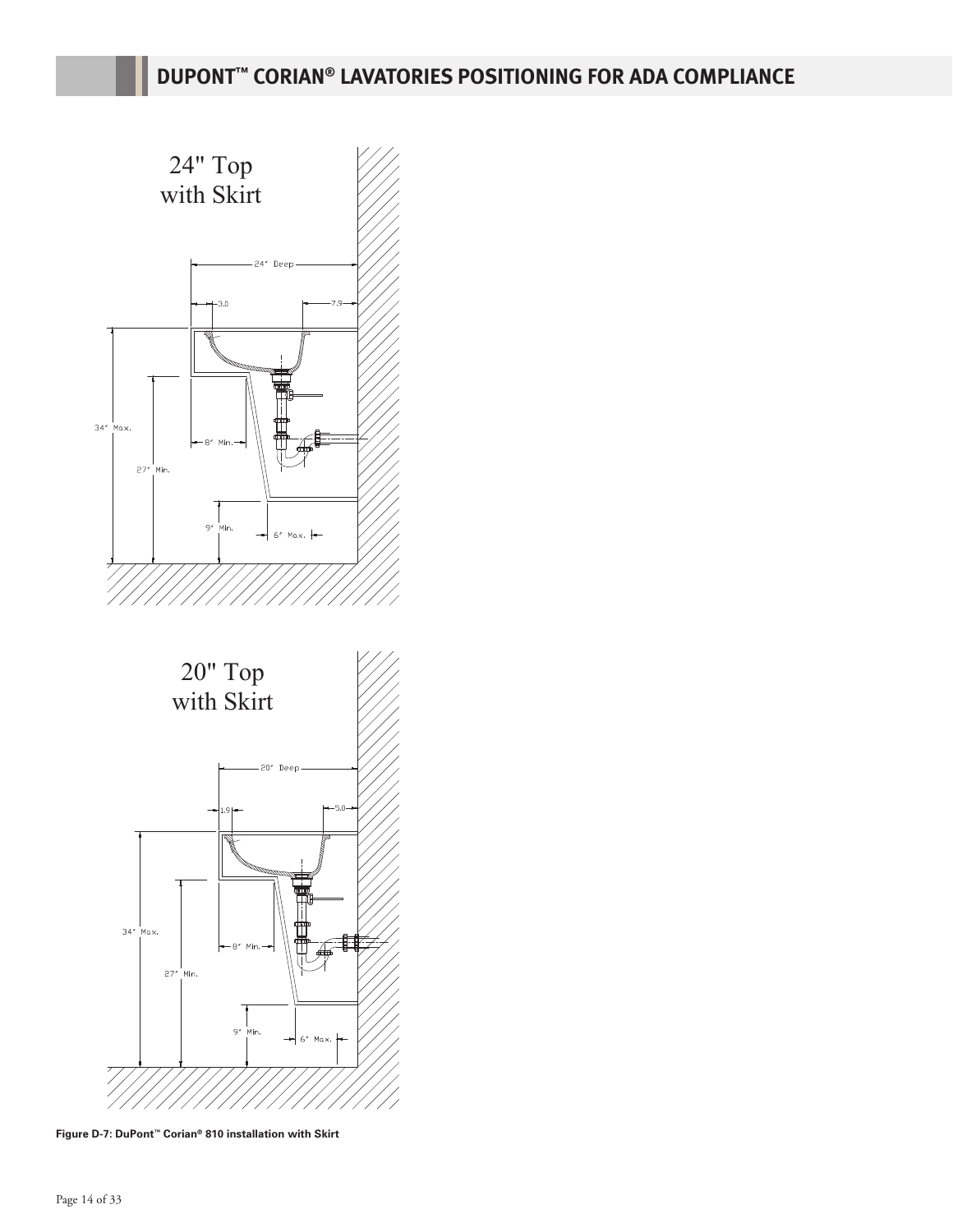**E. DUPONT™ CORIAN® 810P**



**Figure E-1: DuPont™ Corian® 810P with Front or No Overflow**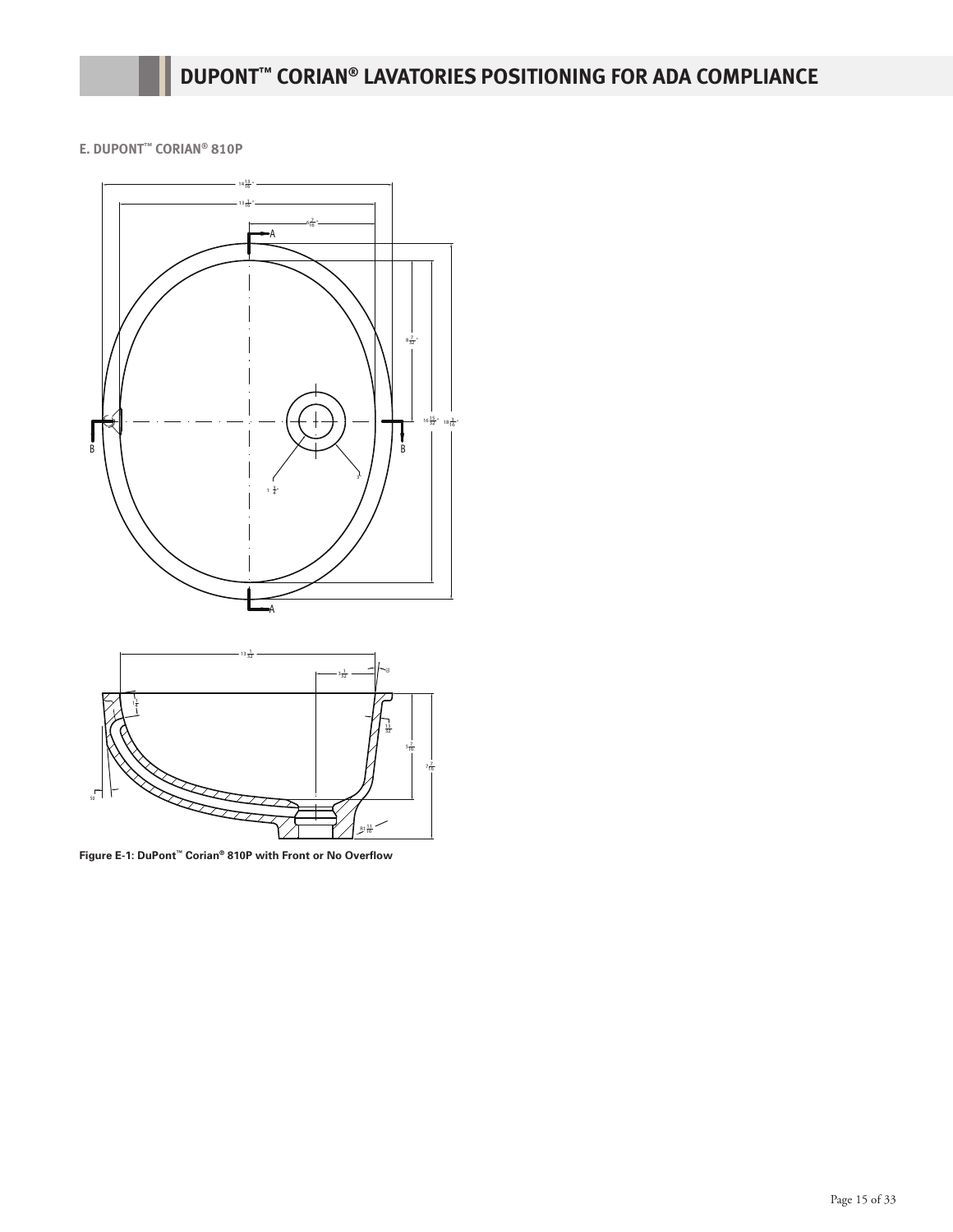

**Figure E-2: DuPont™ Corian® 810P installation without Skirt Figure E-3: DuPont™ Corian® 810P installation with Skirt**

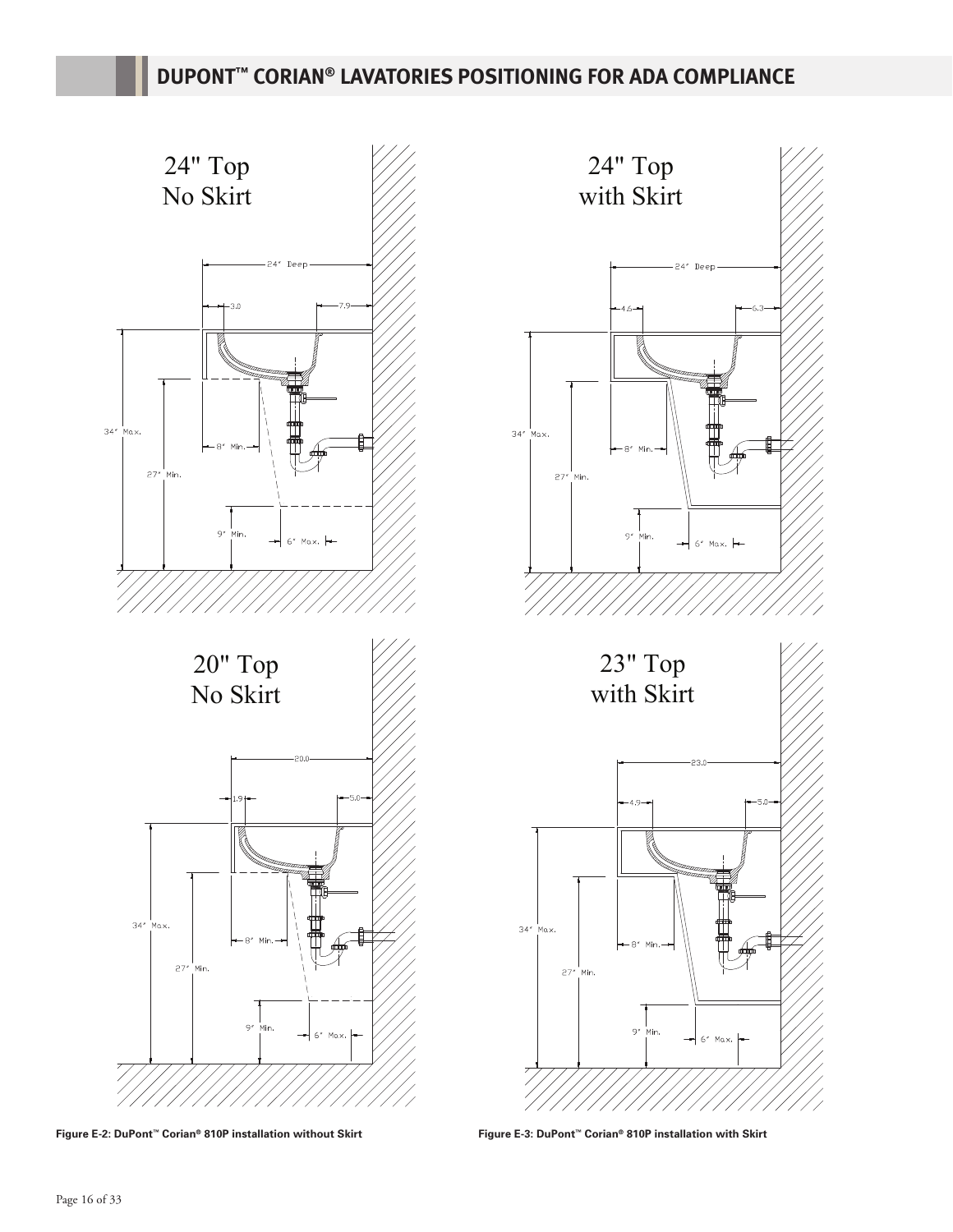**F. DUPONT™ CORIAN® 815**



**Figure F-1: DuPont™ Corian® 815 with Front Overflow**



**Figure F-2: DuPont™ Corian® 815 with Offset Overflow**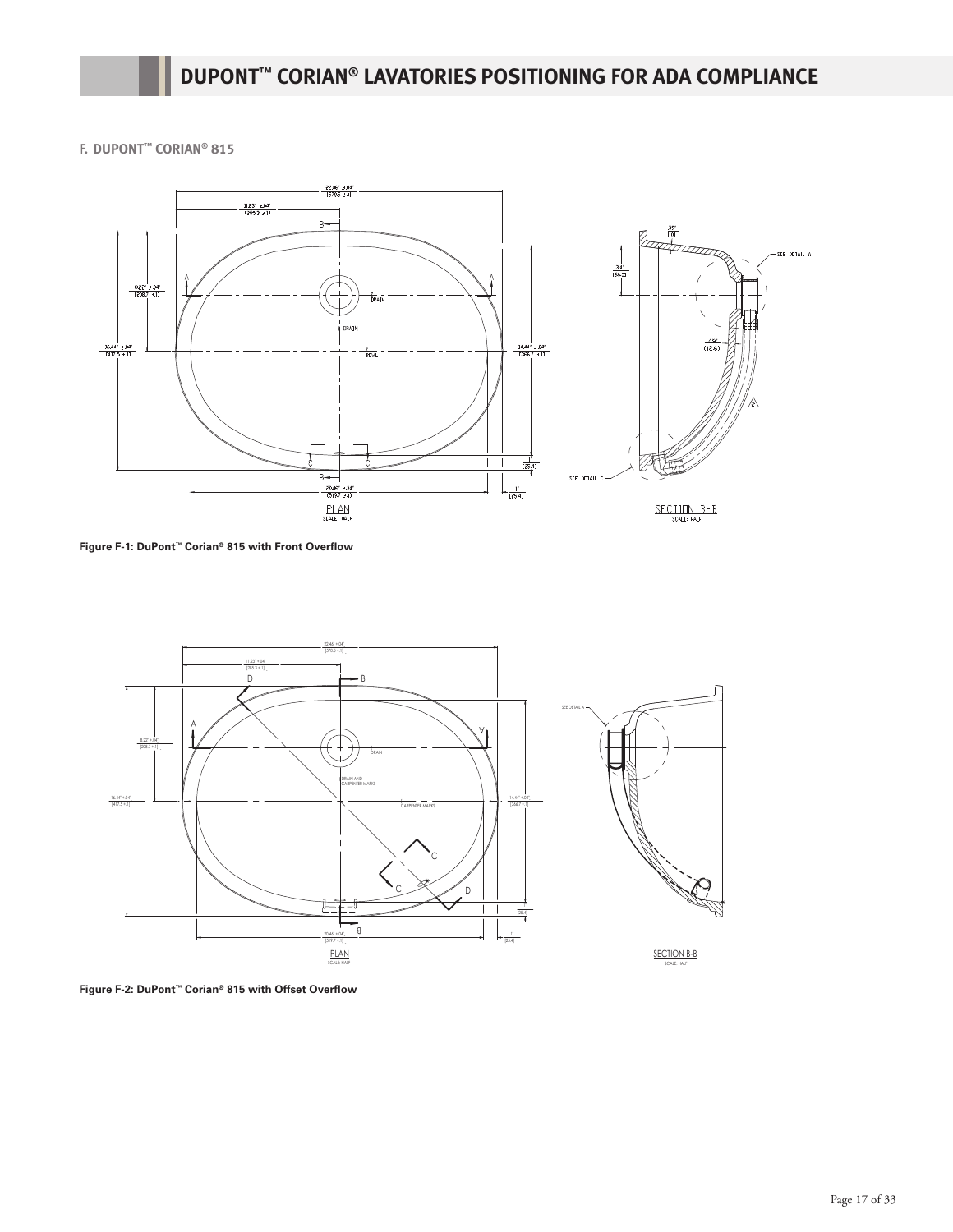



**Figure F-3: DuPont™ Corian® 815 with Side Overflow**



**Figure F-4: DuPont™ Corian® 815 installation without Skirt**

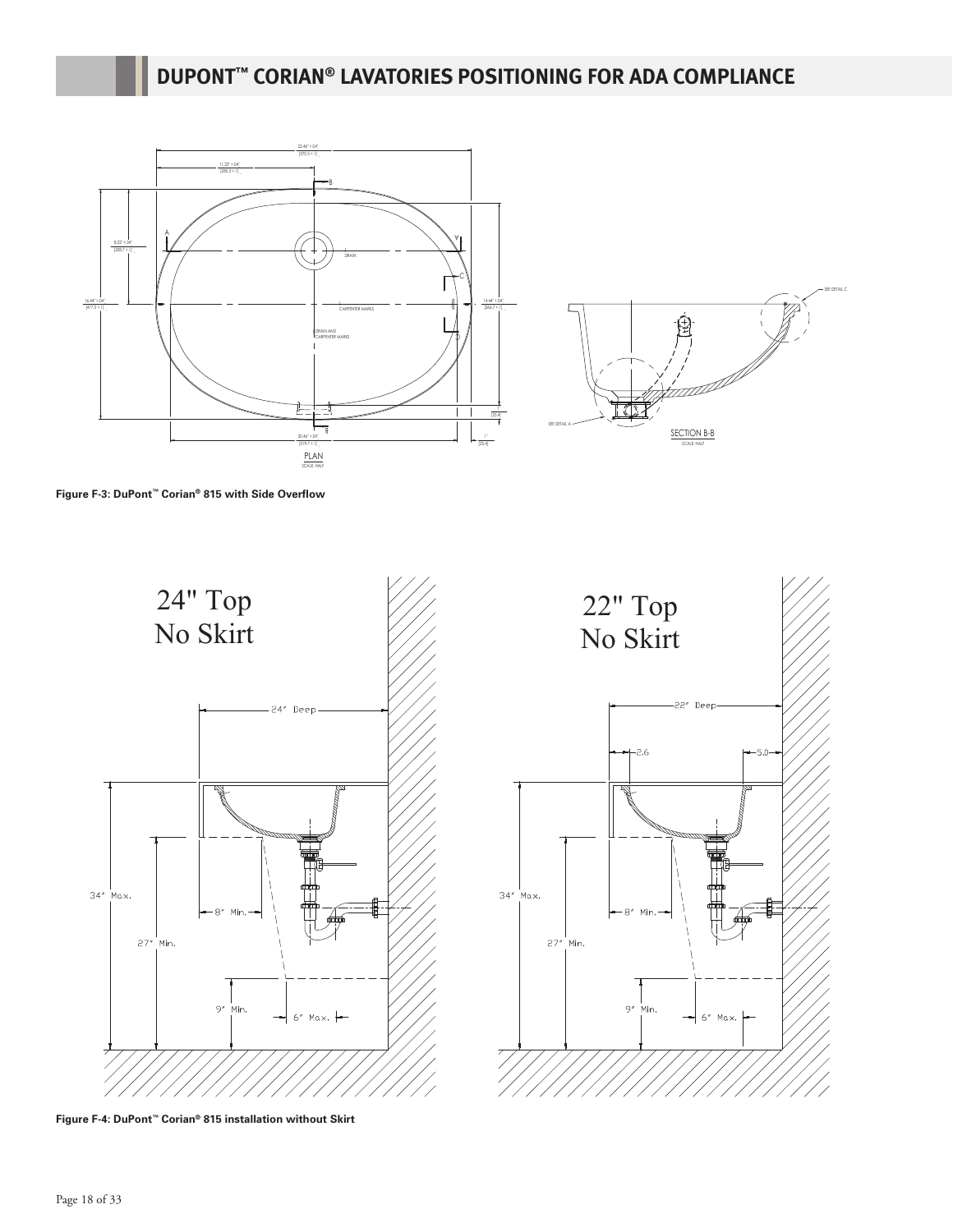

**Figure F-5: DuPont™ Corian® 815 installation with Skirt**

**G. DUPONT™ CORIAN® 816**



**Figure G-1: DuPont™ Corian® 816 with Front Overflow**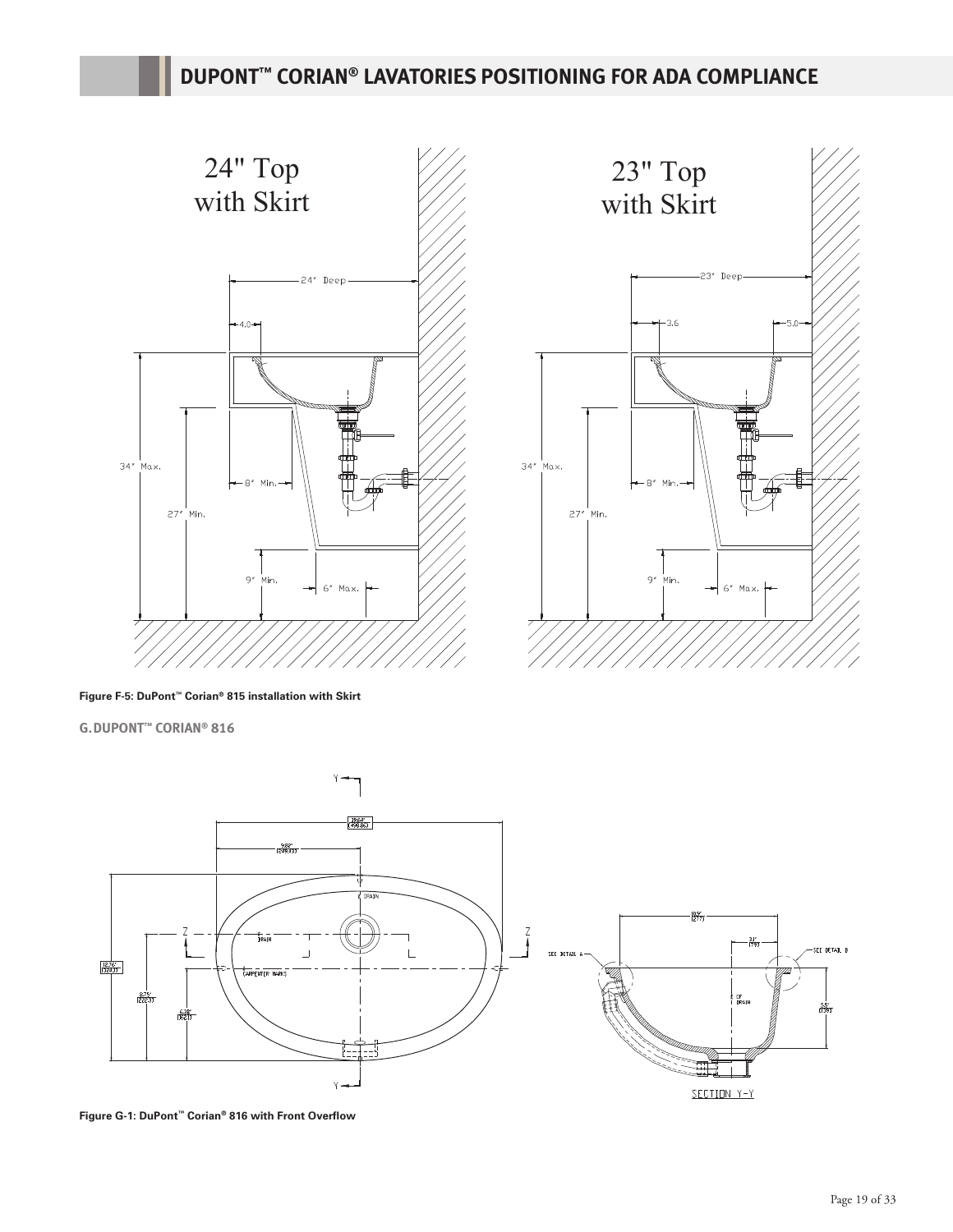



SECTION Y-Y

**Figure G-2: DuPont™ Corian® 816 with Offset Overflow**



SECTION Y-Y

**Figure G-3: DuPont™ Corian® 816 with Side Overflow**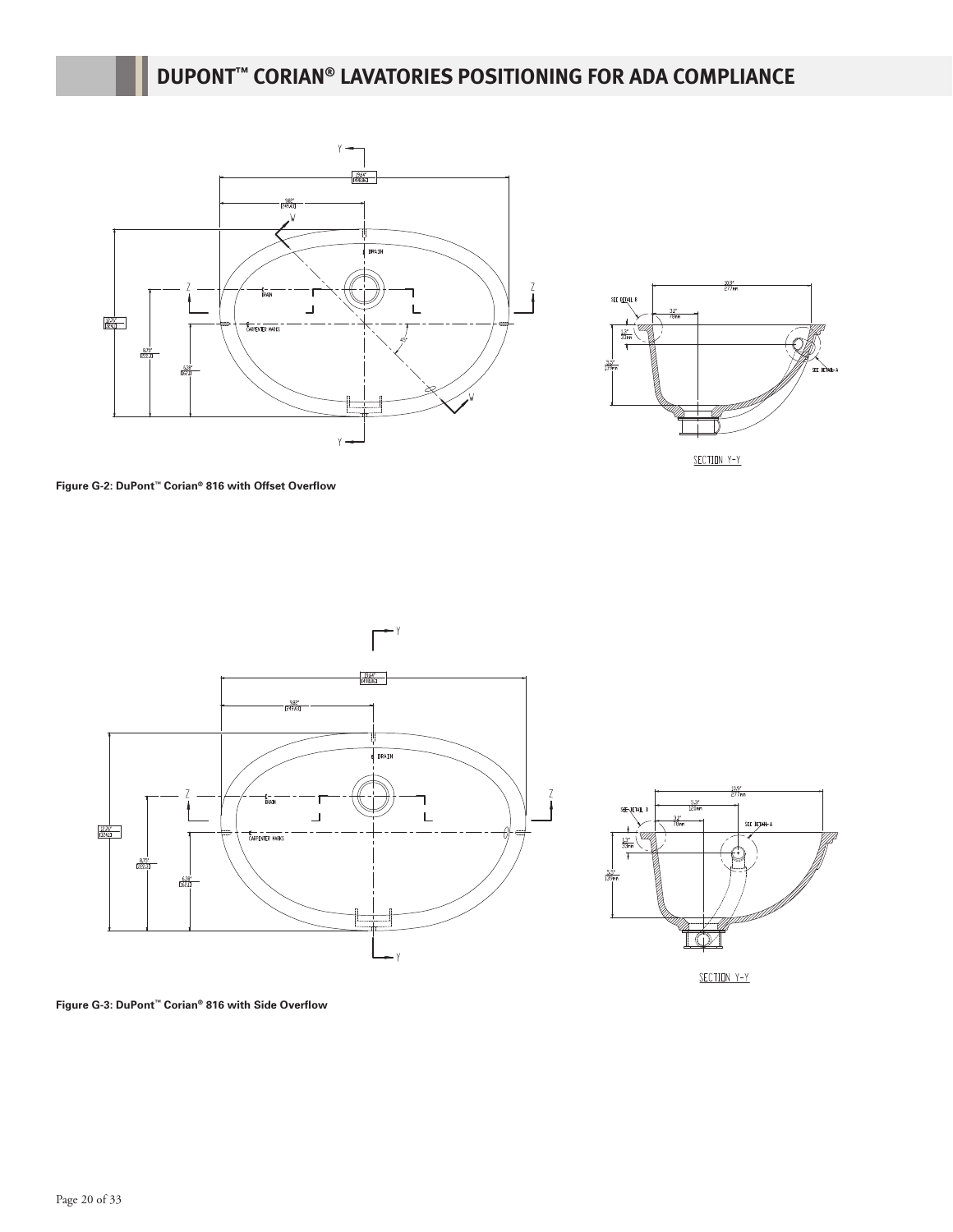

**Figure G-5: DuPont™ Corian® 816 installation with Skirt**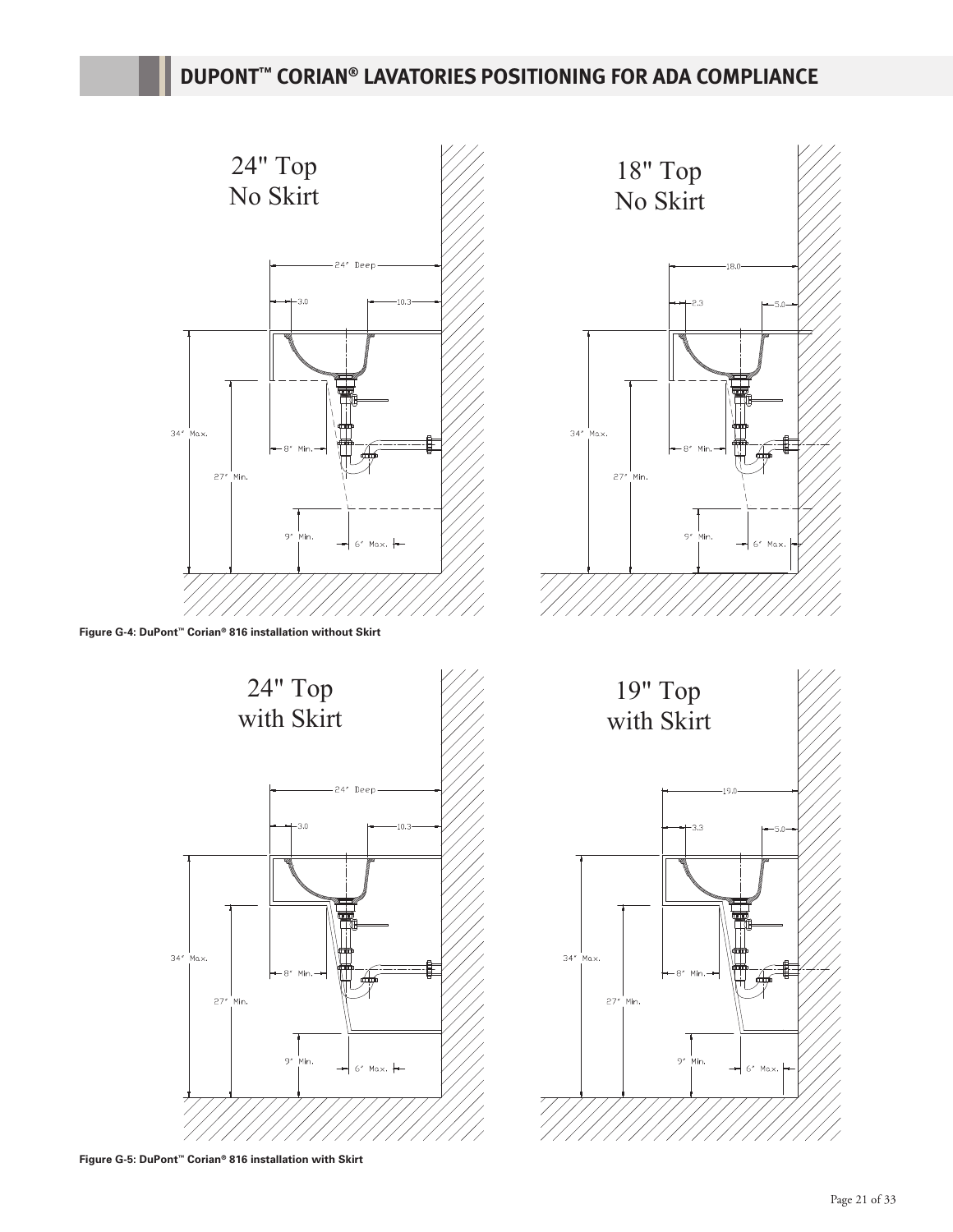**H. DUPONT™ CORIAN® 820**



**Figure H-1: DuPont™ Corian® 820 Front Overflow**



**Figure H-2 DuPont™ Corian® 820 Offset Overflow**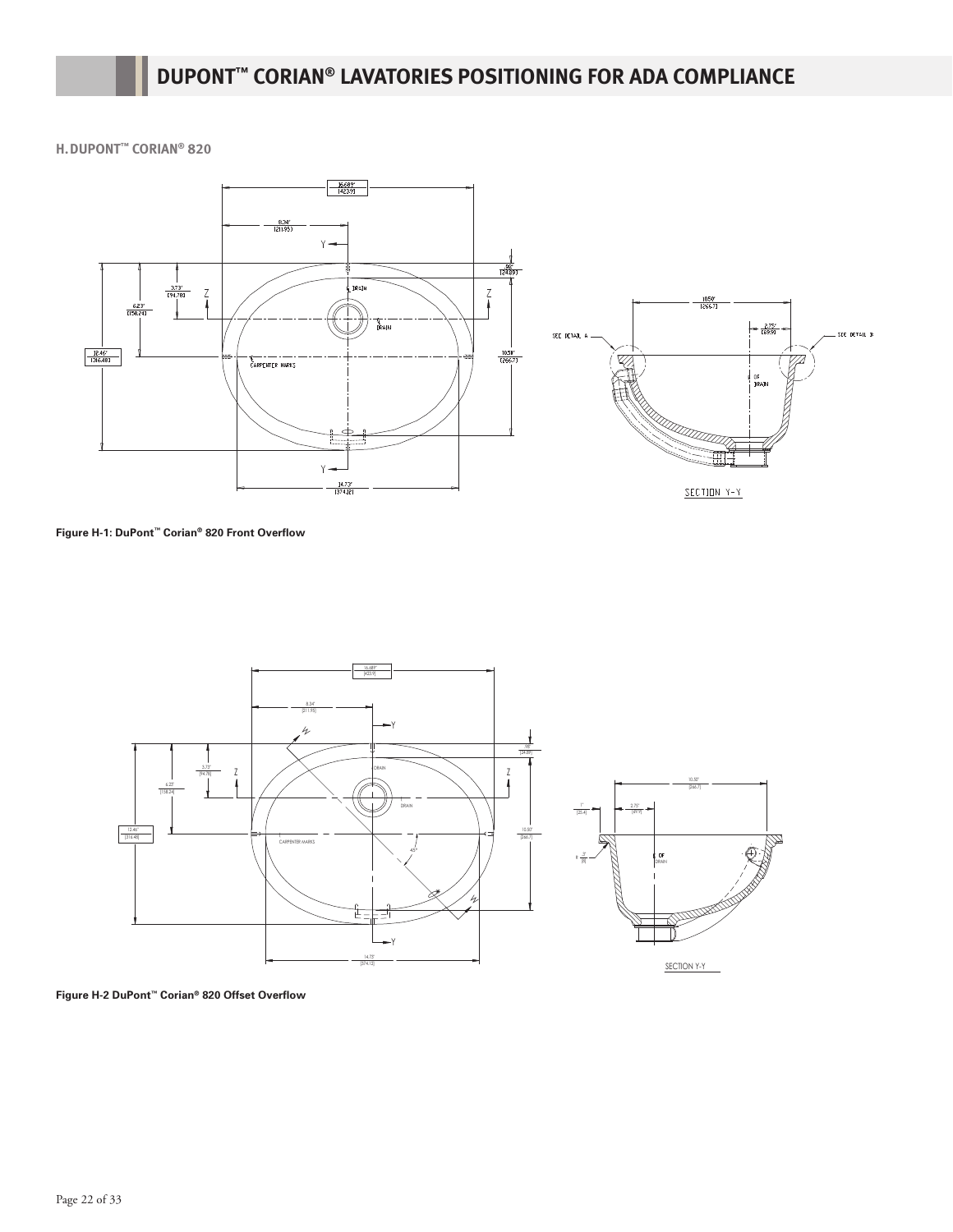

**Figure H-3: DuPont™ Corian® 820 Side Overflow**



**Figure H-4: DuPont™ Corian® 820 No Overflow**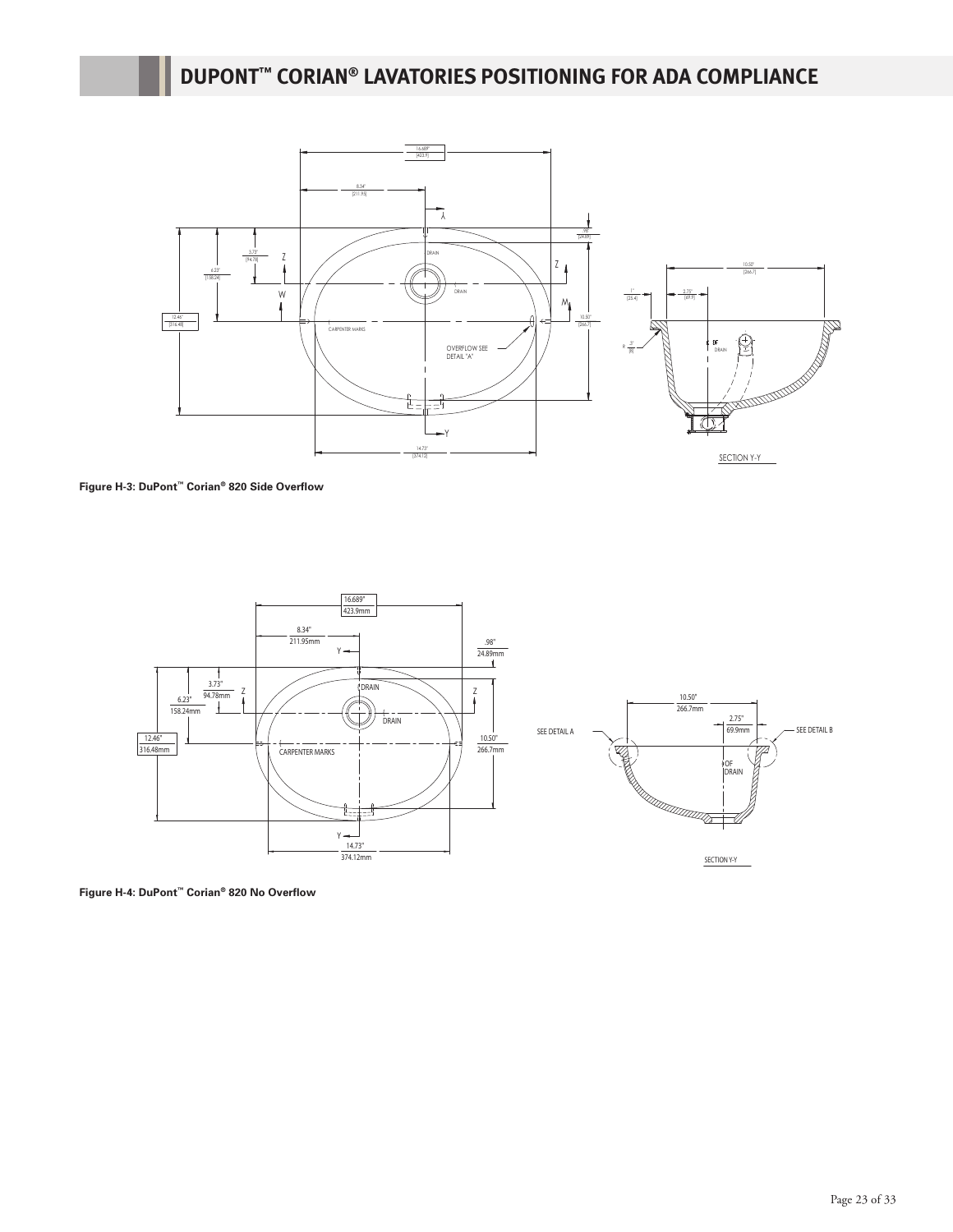

**Figure H-5: DuPont™ Corian® 820 installation without Skirt**



**Figure H-6: DuPont™ Corian® 820 installation with Skirt**



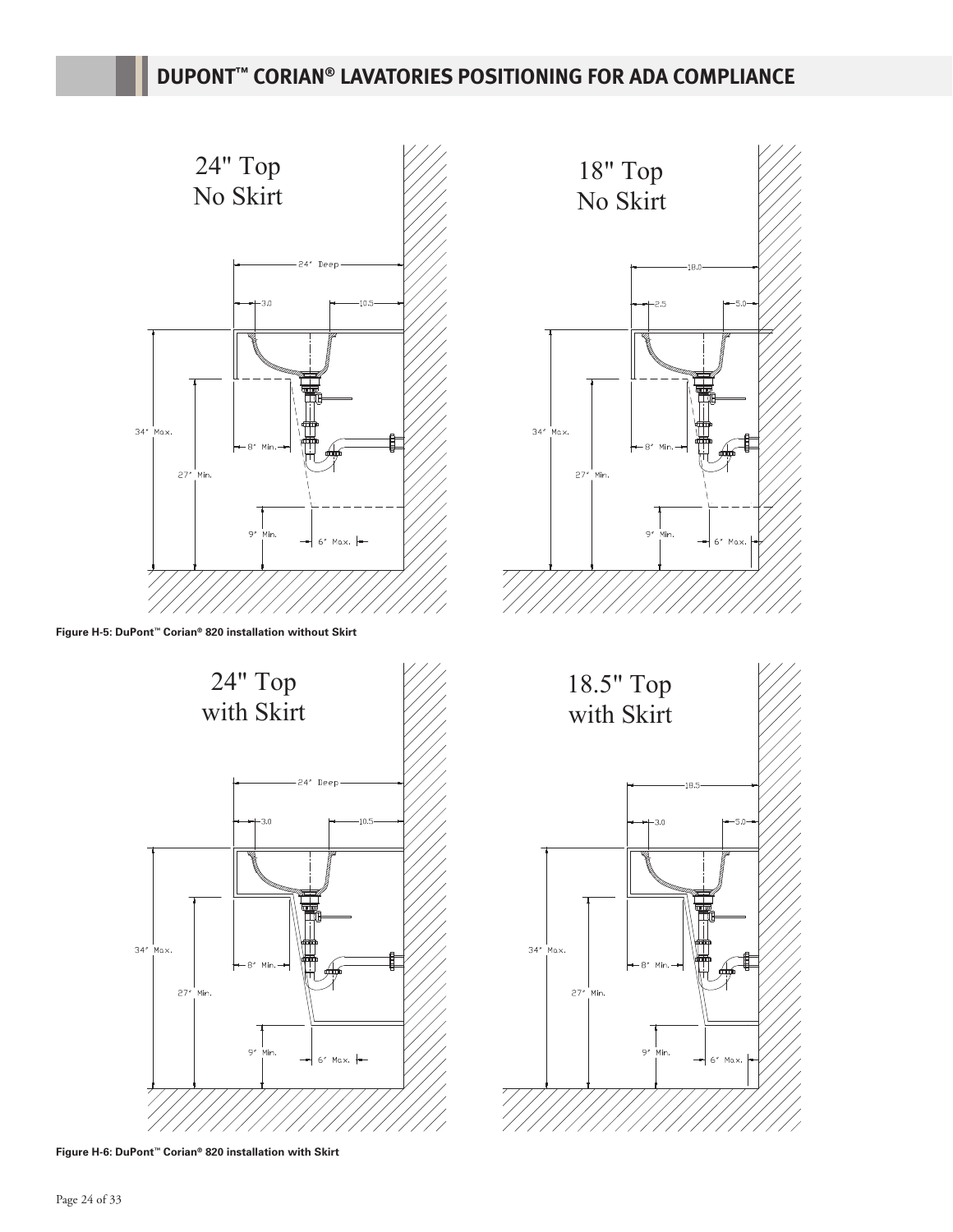**I. DUPONT™ CORIAN® 830**



**Figure I-1: DuPont™ Corian® 830 with Front Overflow**



**Figure I-2: DuPont™ Corian® 830 installation without Skirt**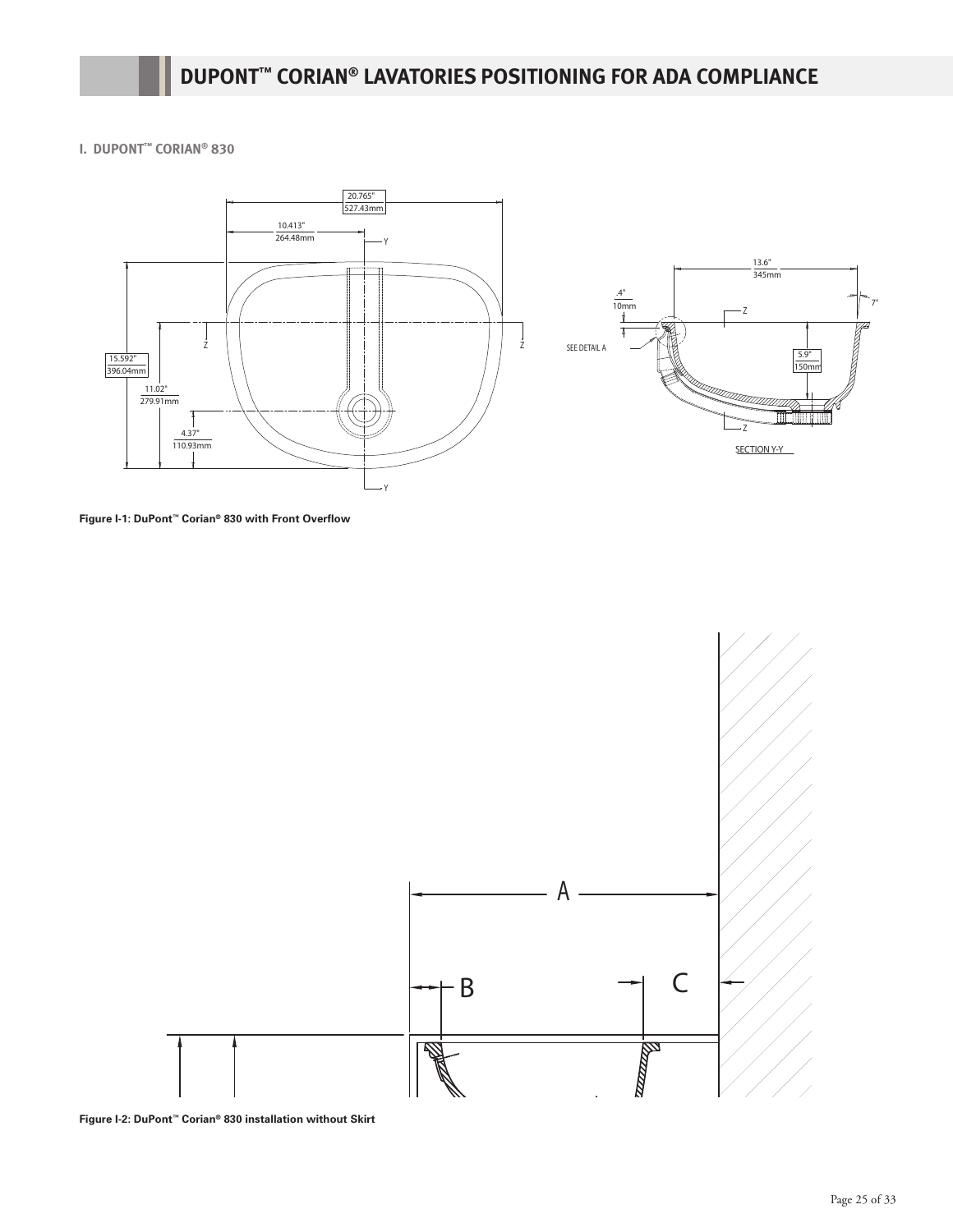**J. DUPONT™ CORIAN® 831**



**Figure J-1: DuPont™ Corian® 831 with Front Overflow**



**Figure J-2: DuPont™ Corian® 831 installation without Skirt**

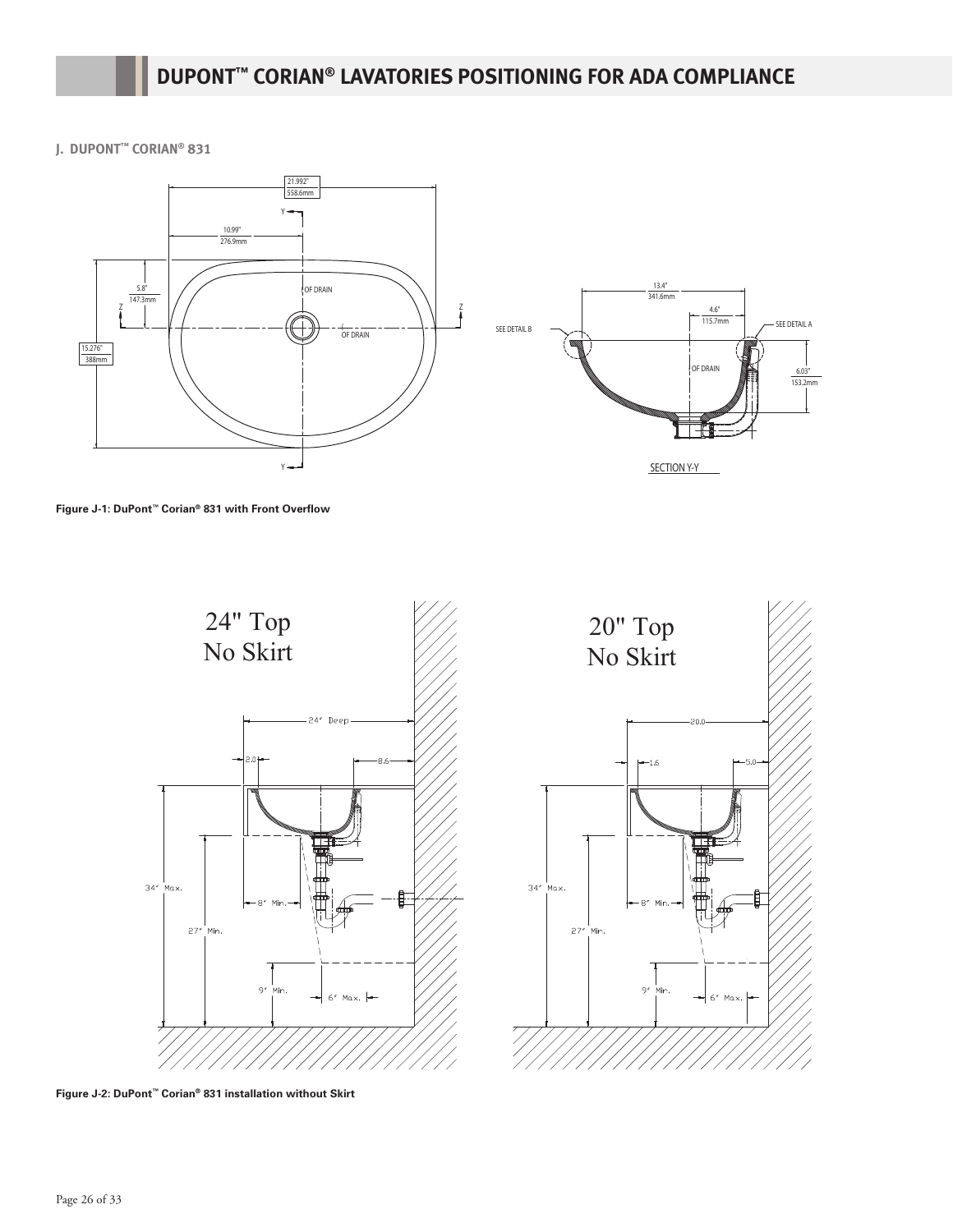

**Figure J-3: DuPont™ Corian® 831 installation with Skirt**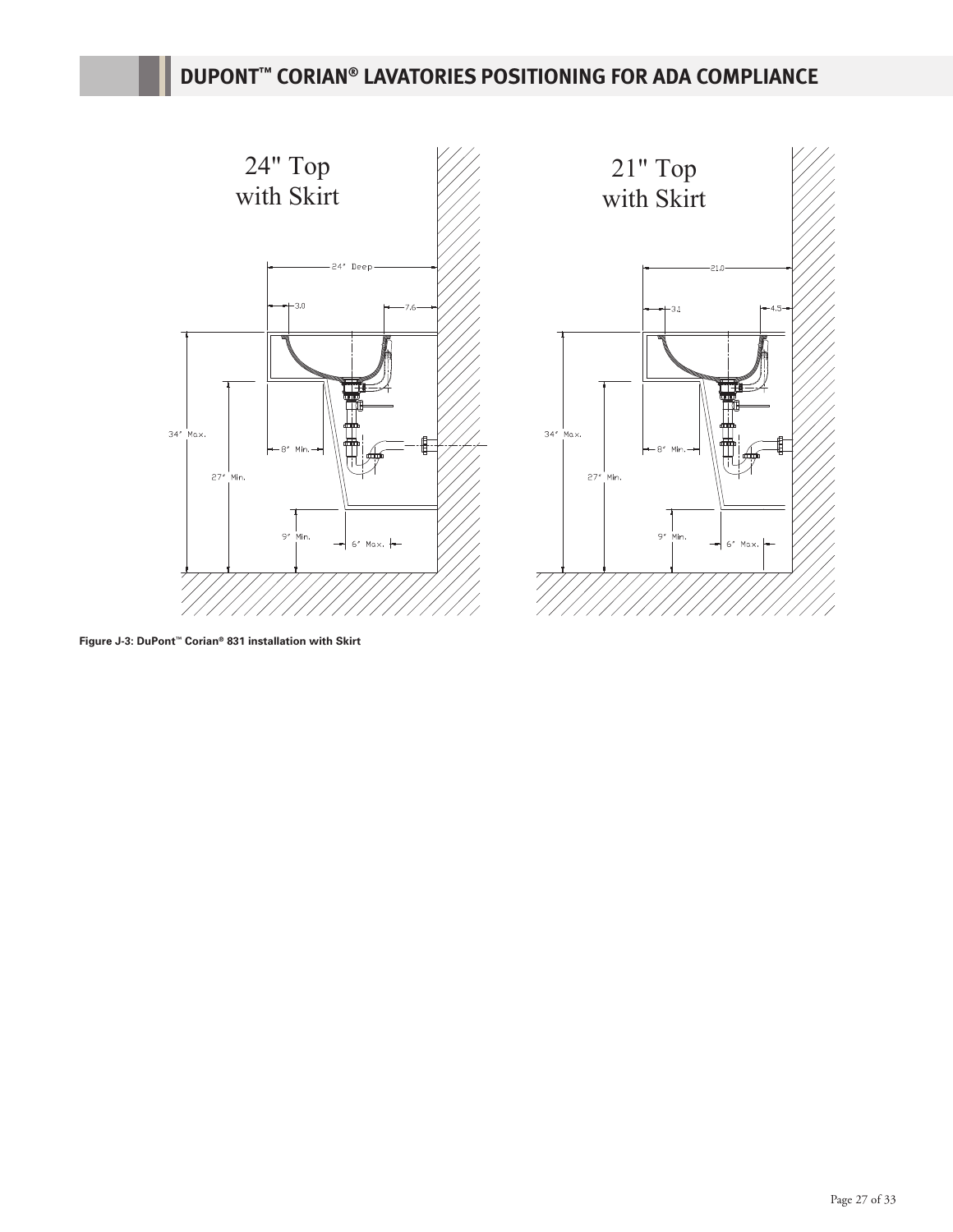**K. DUPONT™ CORIAN® 8252**



**Figure K-1: DuPont™ Corian® 8252 with Overflow**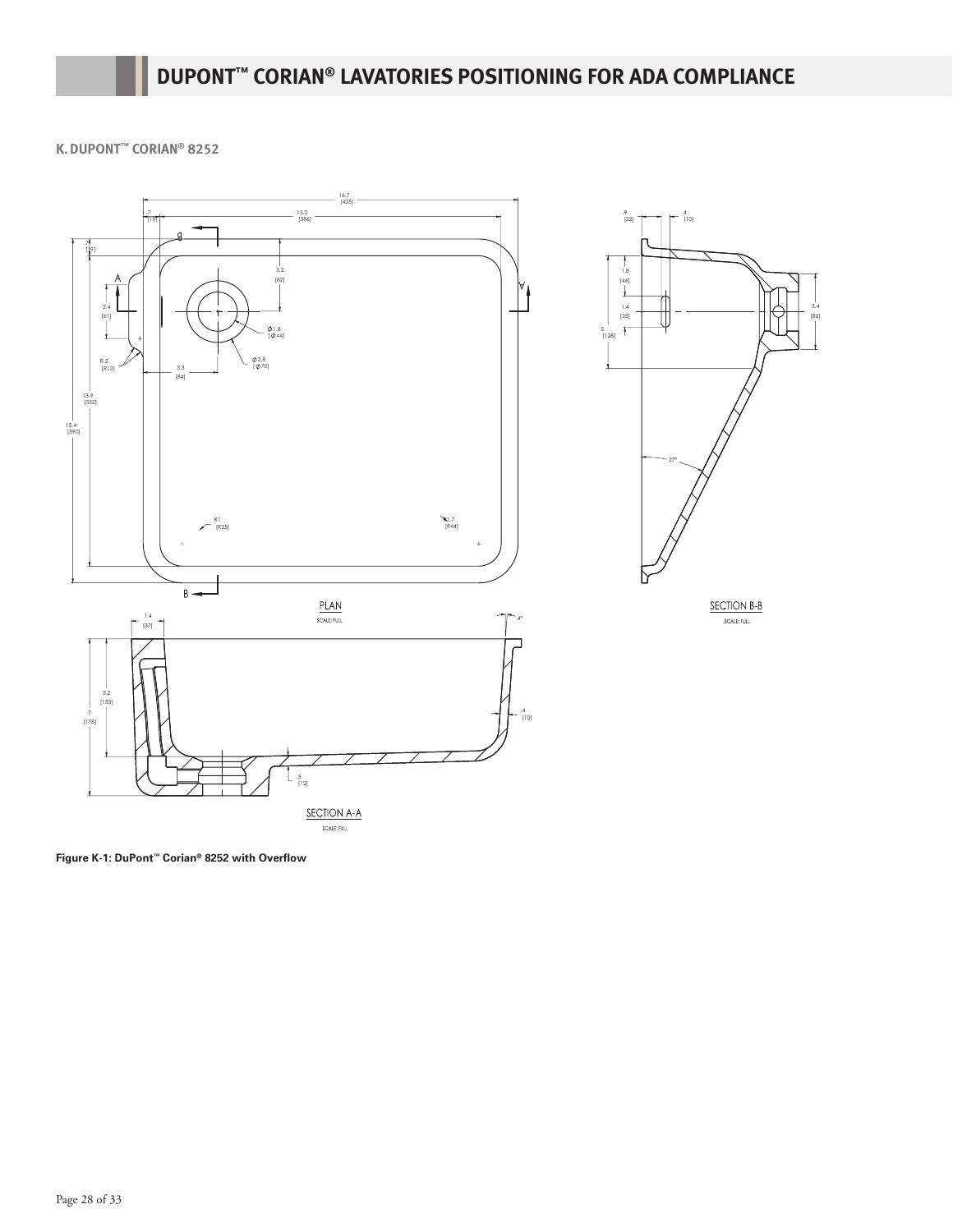

**Figure K-2: DuPont™ Corian® 8252 with No Overflow**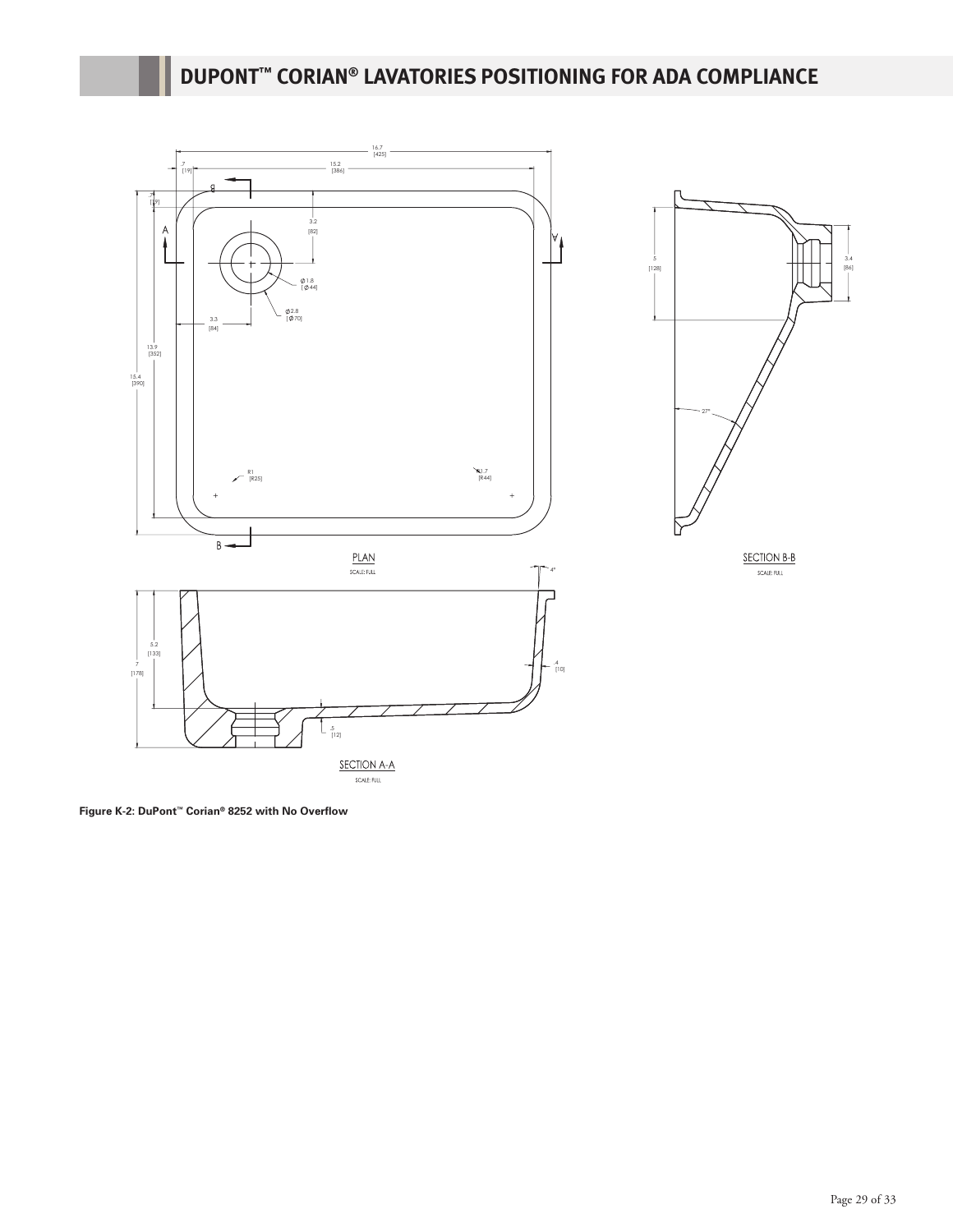

**Figure K-3: DuPont™ Corian® 8252 installation without Skirt**



**Figure K-4: DuPont™ Corian® 8252 installation with Skirt**



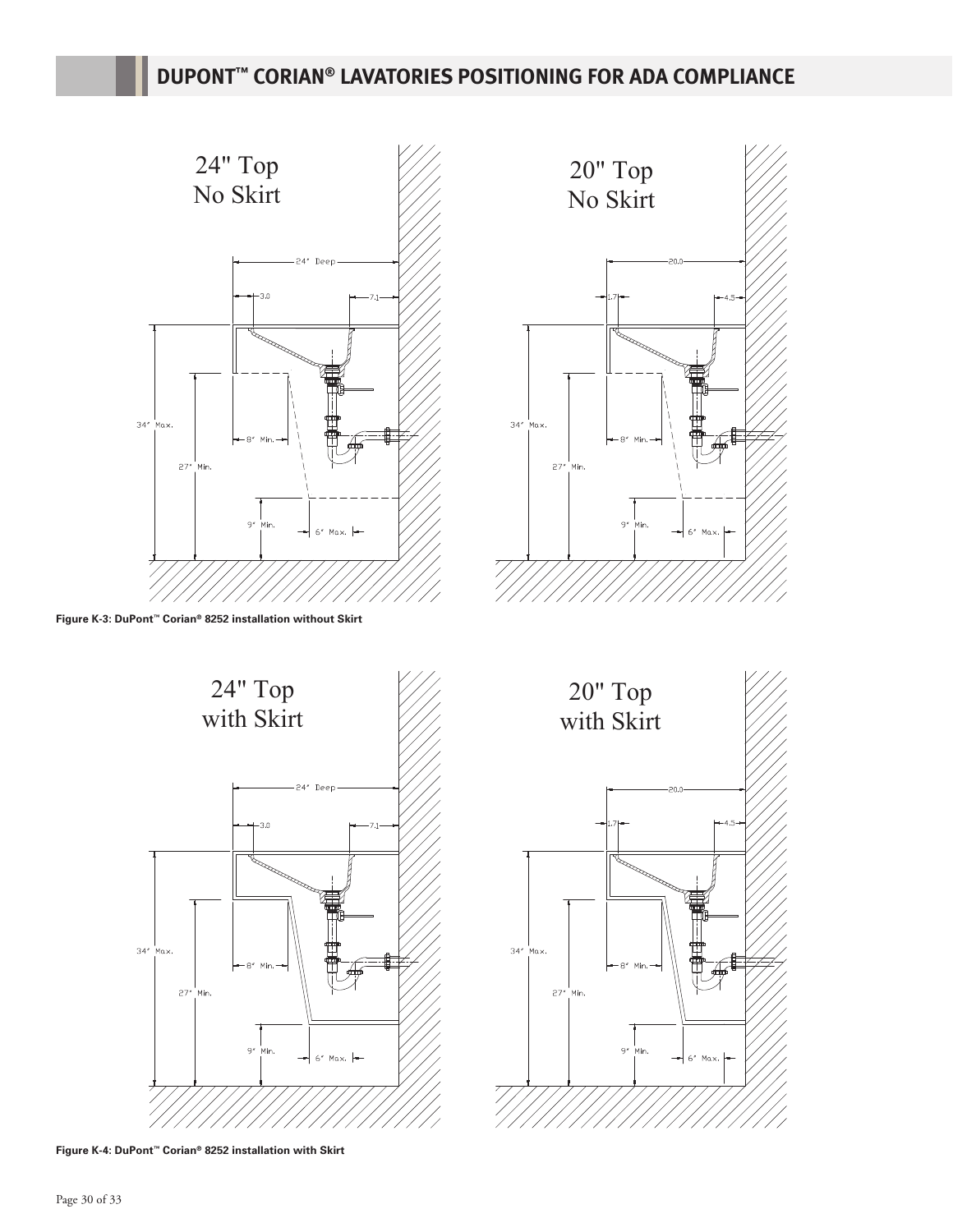**L. DUPONT™ CORIAN® 8254**





[128]

86°

6.8 [173]

.4 [10]

**Figure L-1: DuPont™ Corian® 8254 with Integrated Front Overflow**

19.5 18 [495] .7 [19] [457] 9 [228] .7 [19] À 2.5 [65] ł Ø1.8<br>[Ø44] 12.7 [324] 14.3 [364] R1 [R25] R1.9 [R47] .9" PLAN SCALE: FULL

**Figure L-2: DuPont™ Corian® 8254 with No Overflow**



**SECTION A-A** SCALE: FULL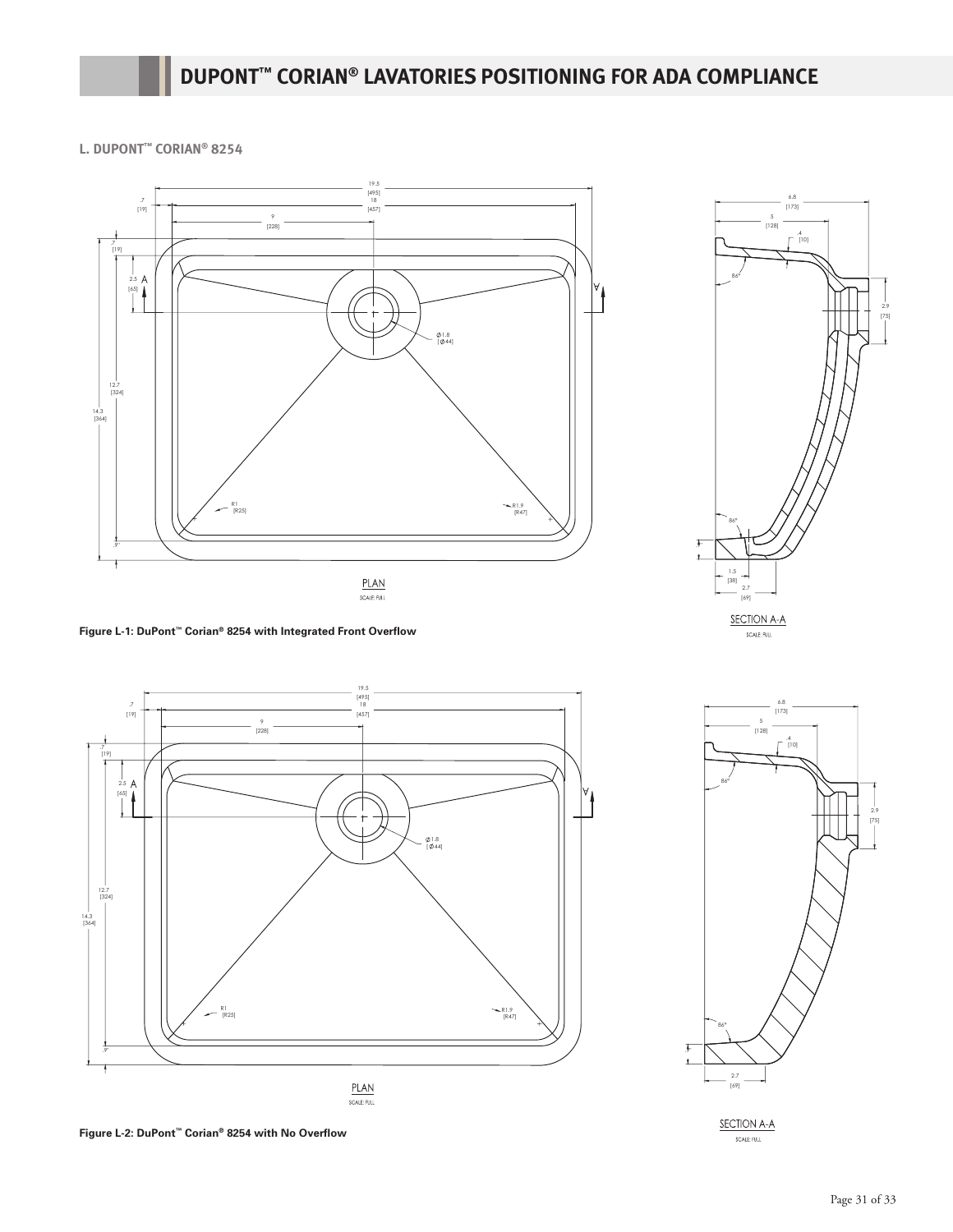



**Figure L-3: DuPont™ Corian® 8254 installation without Skirt**



**Figure L-4: DuPont™ Corian® 8254 installation with Skirt**

![](_page_31_Figure_6.jpeg)